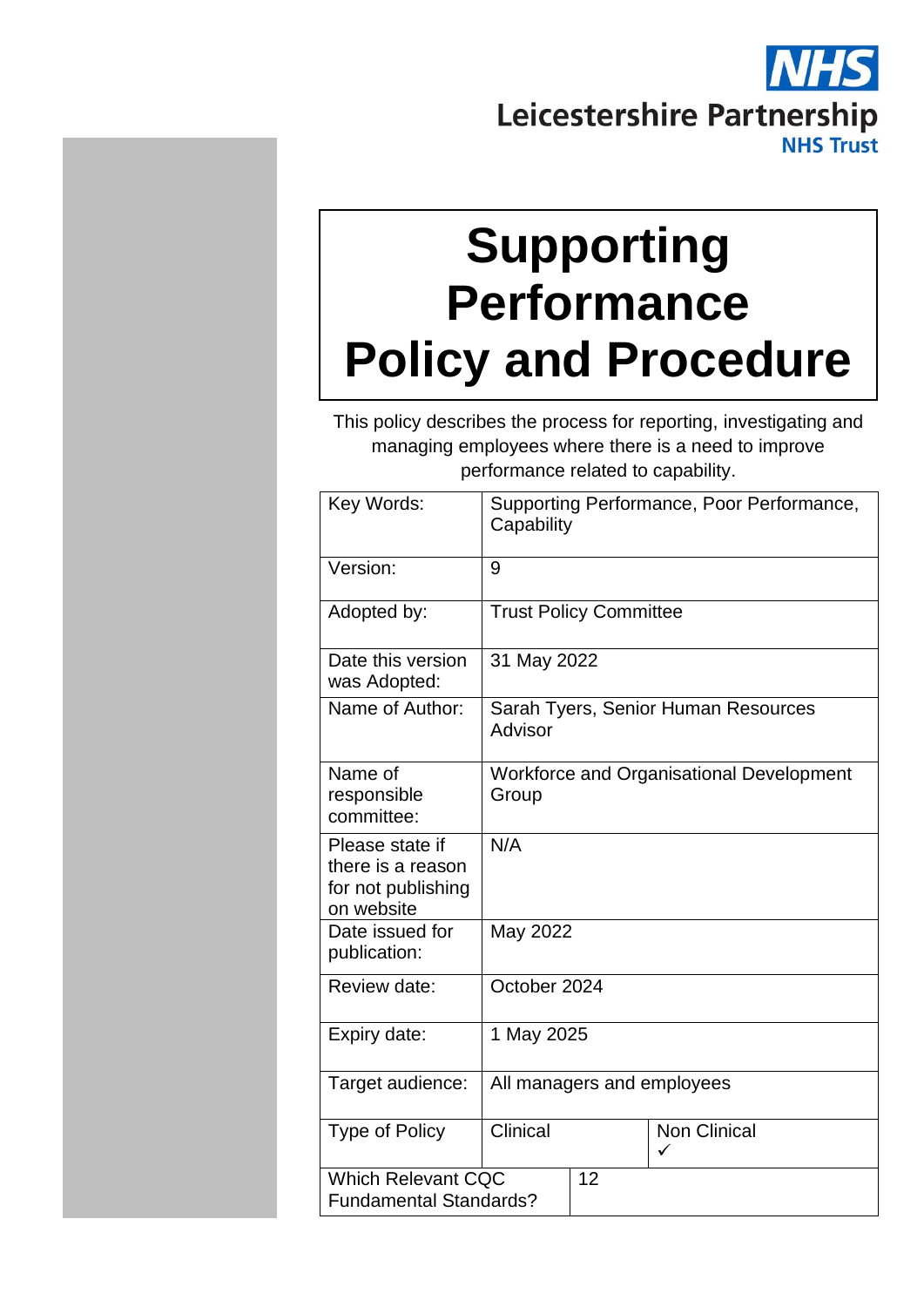|      | <b>Table of Contents</b>                                                 | Page           |
|------|--------------------------------------------------------------------------|----------------|
|      | Definitions that apply to this policy                                    | 5              |
|      | <b>Equality Statement</b>                                                | 6              |
| 1.0  | Summary                                                                  | 6              |
| 2.0  | Introduction                                                             | 6              |
| 3.0  | Purpose of the policy                                                    | $\overline{7}$ |
| 4.0  | Duties of the Trust                                                      | $\overline{7}$ |
| 5.0  | Scope                                                                    | 9              |
| 6.0  | When does this procedure apply?                                          | 10             |
| 7.0  | <b>Principles</b>                                                        | 10             |
| 8.0  | Application of the Supporting Performance Policy and Procedure           | 11             |
|      | 8.1 Right to Representation                                              | 11             |
|      | 8.2 Stages of the procedure                                              | 11             |
|      | 8.3 Informal Stage                                                       | 11             |
|      | 8.4 Formal Stage 1                                                       | 13             |
|      | 8.5 Formal Stage 2                                                       | 15             |
|      | 8.6 Formal Stage 3 (panel hearing)                                       | 17             |
|      | 8.7 Redeployment as an alternative to formal sanction                    | 19             |
|      | 8.8 Procedure for conducting the appeal hearing                          | 20             |
| 9.0  | <b>Other areas</b>                                                       | 21             |
|      | 9.1 Postponement of Supporting Performance meetings                      | 21             |
|      | 9.2 Supporting Performance of Staff Side Representative                  | 22             |
|      | 9.3 Complaints/Grievance during the Supporting Performance Policy        | 22             |
|      | and Procedure process                                                    |                |
| 10.0 | Monitoring Compliance and Effectiveness                                  | 23             |
| 11.0 | Due Regard                                                               | 23             |
| 12.0 | Dissemination and Implementation                                         | 23             |
| 13.0 | Links to standards/Performance Indicators                                | 24             |
|      | <b>Appendices</b>                                                        |                |
|      | Appendix 1 - Action Plan for Improvement in Performance                  | 25             |
|      | Appendix 2 - Flowchart of Supporting Performance stages                  | 27             |
|      | Appendix 3 - Levels of Authority for dismissal and Appeal against formal | 28             |
|      | action within the Supporting Performance Policy and Procedure            |                |
|      | Appendix 4 – Flowchart to show how the formal level 4 hearing will run   | 30             |
|      | Appendix 5 - Flowchart to show how the appeal hearing will run           | 31             |
|      | Appendix 6 - Due Regard                                                  | 33             |
|      | Appendix 7 - Data Privacy Impact Assessment                              | 35             |
|      | Appendix 8 -NHS Constitution                                             | 36             |
|      | Appendix 9 - Key individuals                                             | 37             |
|      | Appendix 10 - CQC Standards                                              | 38             |
|      | Appendix 11 - Policy Training Requirements                               | 40             |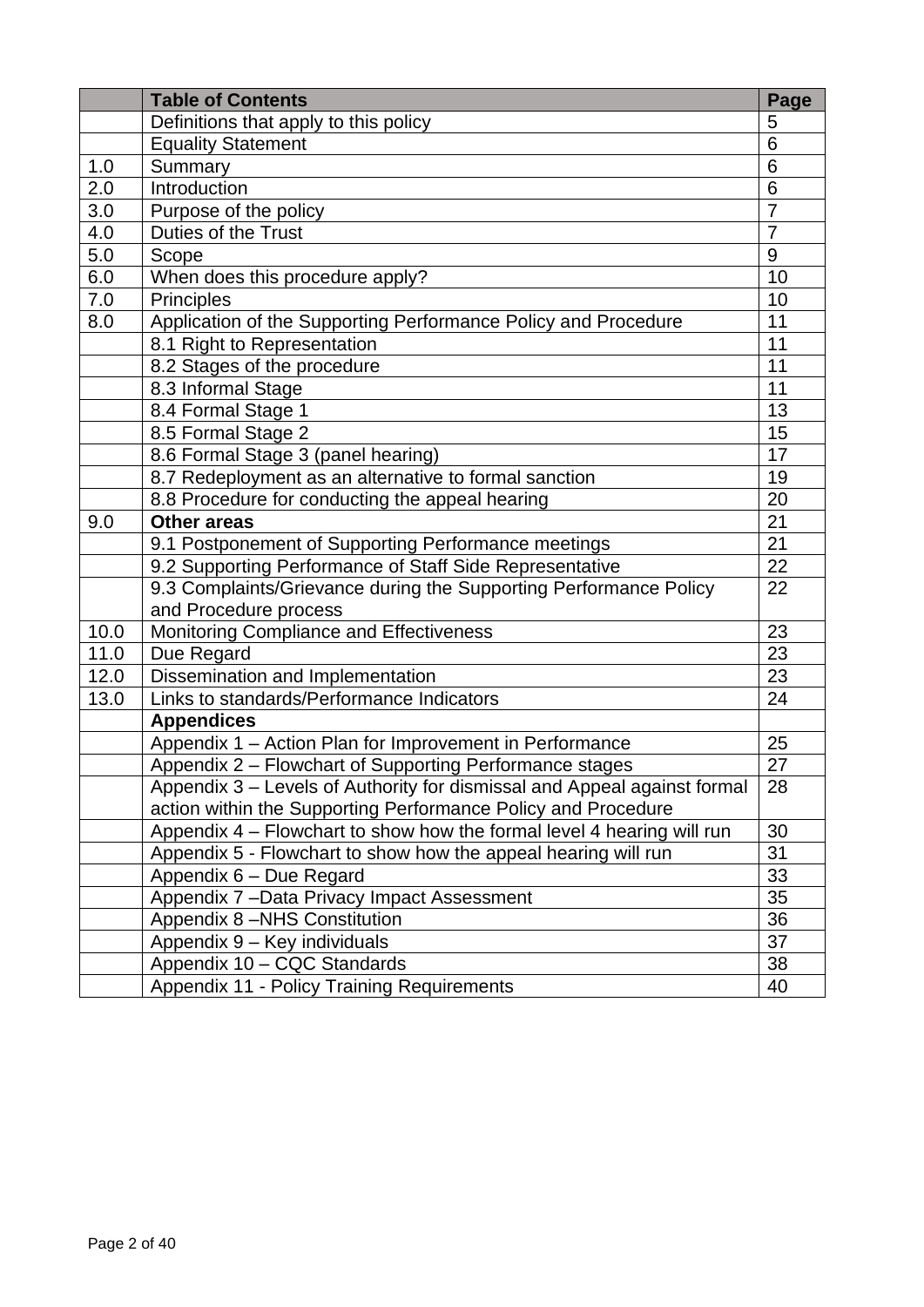### **Version Control and Summary of Changes**

| <b>Version</b> | <b>Date</b>     | <b>Comments</b>                                                                                                                     |
|----------------|-----------------|-------------------------------------------------------------------------------------------------------------------------------------|
| number         |                 | (description change and amendments)                                                                                                 |
| 1              | 12/04/13        | 9.3.4 amended worded to replace CRB with DBS                                                                                        |
| $\overline{2}$ | 08/06/15        | Changed name of stages so that 'informal stage' is now 'stage 1'                                                                    |
| $\overline{3}$ | 08/06/15        | Removed reference to bank workers                                                                                                   |
| $\overline{4}$ | 04/12/15        | Replace PDR with Appraisal                                                                                                          |
| 5              | 04/12/15        | Addition to paragraph 2.2 to emphasise the need to deal with                                                                        |
|                |                 | issues in a timely manner. . 'Issues should be raised with staff                                                                    |
|                |                 | through their usual regular supervision/contact meetings but in any<br>case at the earliest available opportunity. '                |
| 6              | 04/12/15        | New section added 4.9 '4.9<br>Managers responsibilities                                                                             |
|                |                 | Managers will be responsible for:                                                                                                   |
|                |                 | Holding regular supervision/contact meetings with staff                                                                             |
|                |                 | Ensuring that any concerns are discussed with staff at the                                                                          |
|                |                 | earliest opportunity                                                                                                                |
|                |                 | Ensuring that support identified between the manager and                                                                            |
|                |                 | staff member is put into place with the minimum of delay                                                                            |
|                |                 | Following up with staff any concerns to ensure that the                                                                             |
|                |                 | required level of performance is achieved                                                                                           |
|                |                 | Accessing their own supervision and suitable training e.g.<br>health conversations to assist in addressing issues with their staff. |
| 7              | 04/12/15        | Timescale for appeals added into new section 8.6.16                                                                                 |
| 8              | 04/12/15        | Section 14 relating to references has been removed as it referred                                                                   |
|                |                 | to the policies of former LPT, Leicester City PCT and                                                                               |
|                |                 | Leicestershire County and Rutland PCT.                                                                                              |
| 8              | 04/12/15        | Change made in section 8.6.13 from recorded delivery to first                                                                       |
|                |                 | class mail.                                                                                                                         |
| 8.1            | 10/06/16        | Amended Appendix 2: Levels of Authority for Formal Action                                                                           |
|                |                 | to be taken under within Performance Management Policy and                                                                          |
|                |                 | <b>Procedure</b>                                                                                                                    |
|                |                 | Panel composition: Added category of staff 'Band 8c or above' and                                                                   |
|                |                 | removed and replaced Non-Executive Director on appeal panels                                                                        |
|                |                 | for 'All other staff'                                                                                                               |
|                |                 |                                                                                                                                     |
| 8.2            | 8 <sup>th</sup> | Amended Paragraph 8.6.4, 8.8.5; Digital Recordings                                                                                  |
|                | December        | For reasons of Information Governance removed references to                                                                         |
|                | 2016            | copies of digital recordings being made available to employees on                                                                   |
|                |                 | request. Changed to employees will be able to listen to the                                                                         |
|                |                 | digital recording on request if there is a dispute about the                                                                        |
|                |                 | contents of the notes.                                                                                                              |
| 8.3            | 18/4/17         | Amended Appendix 2: Levels of Authority for Formal Action                                                                           |
|                |                 | to be taken under within Performance Management Policy and                                                                          |
|                |                 | <b>Procedure</b>                                                                                                                    |
|                |                 | Note 4 – change to allow stage 4 panel to re-convene:                                                                               |
|                |                 | The panel should be independent i.e. no individual on the panel                                                                     |
|                |                 | should have been involved with the case under consideration or in                                                                   |
|                |                 | any decision making in relation to the case at previous stages of<br>the policy.                                                    |
|                |                 | However in some circumstances an outcome of a<br>stage 4 panel may be to arrange to re-convene the same panel at                    |
|                |                 | stage 4.                                                                                                                            |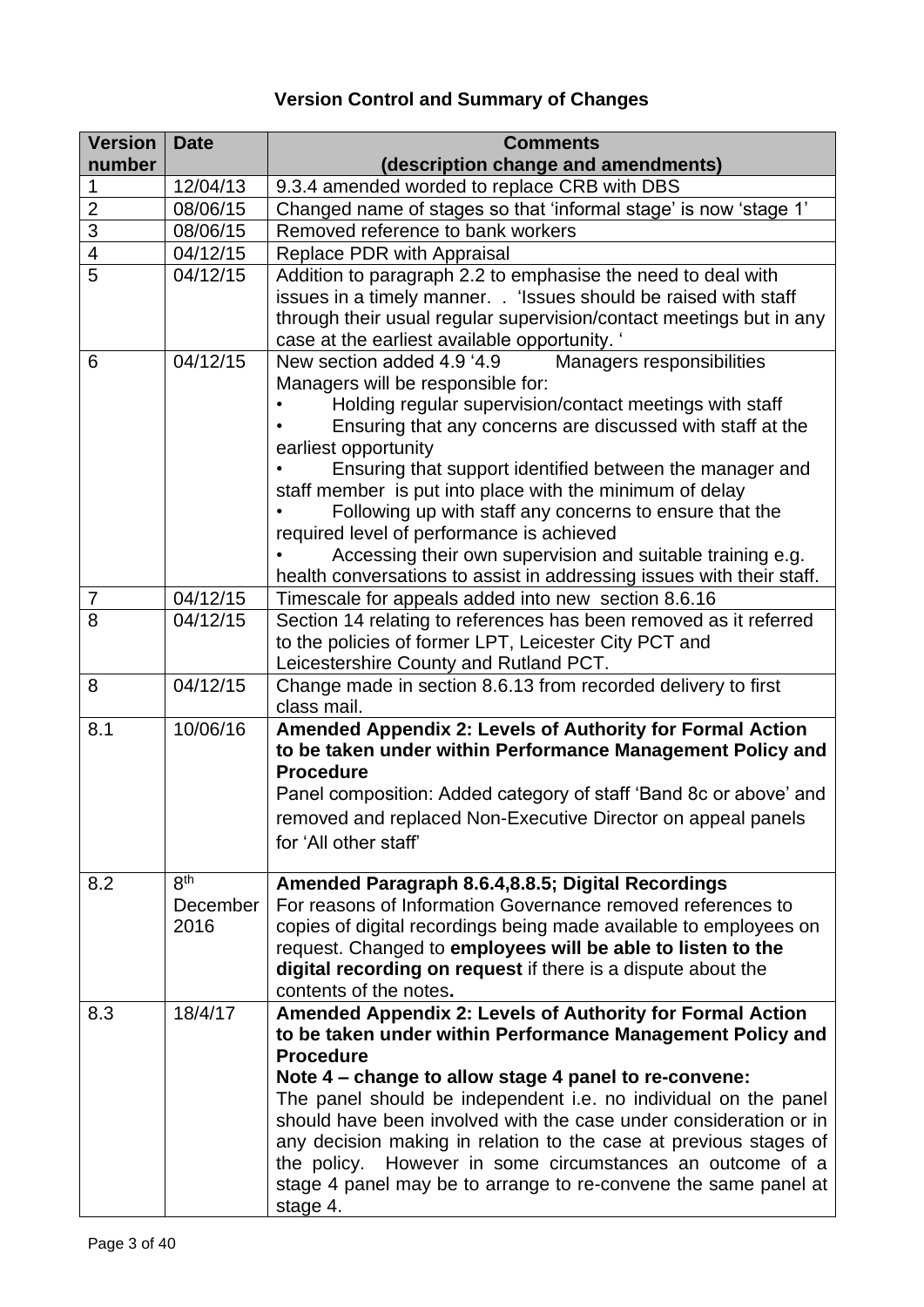| 8.4 | 29/8/18  | Section 4.9 ' managers responsibilities moved into section 4.4<br>which was also 'managers responsibilities'<br>Added in reference to Trust's Reasonable Adjustment Policy for<br>guidance                                                                                                                                                                                                                                                                                                                                                                                                                                                                                                                |
|-----|----------|-----------------------------------------------------------------------------------------------------------------------------------------------------------------------------------------------------------------------------------------------------------------------------------------------------------------------------------------------------------------------------------------------------------------------------------------------------------------------------------------------------------------------------------------------------------------------------------------------------------------------------------------------------------------------------------------------------------|
| 8.4 | 29/8/18  | <b>Scope</b><br>5.1 Added that policy does not apply to those on probation<br>period - refer to Trust Probation Policy<br>Added the following to scope to clarify process for poor<br>performance due to underlying health conditions and disability:<br>5.2<br>This procedure also applies to employees whose poor<br>performance in their role is due to an underlying health condition<br>or a disability however any time off due to related sickness<br>absence will be managed under the Management of III Health<br>Policy and Procedure.                                                                                                                                                          |
| 8.4 | 29/8/18  | Added the following to clarify application of the procedure for poor<br>performance due to underlying health conditions and disability:<br>6.2 Where ill health or disability is an over-riding factor in<br>causing poor performance, managers should also make<br>reasonable adjustments to support the employee to make<br>improvements. This may involve gaining advice from<br>Occupational Health or other agencies such as Access to Work<br>or Remploy. However, where frequent absences impact on the<br>employee's ability to perform both this procedure and the<br>Management of III Health Policy and Procedure may be<br>invoked.                                                           |
| 8.4 | 29/8/18  | Addition of Appendix 2 Flowchart of Performance Management<br><b>Stages</b>                                                                                                                                                                                                                                                                                                                                                                                                                                                                                                                                                                                                                               |
| 8.4 | 24/10/18 | Appendix 1 - added increment date and appraisal date to Action<br>Plan                                                                                                                                                                                                                                                                                                                                                                                                                                                                                                                                                                                                                                    |
| 8.4 | 24/10/18 | Addition of Appendix 6 Privacy Assessment                                                                                                                                                                                                                                                                                                                                                                                                                                                                                                                                                                                                                                                                 |
| 8.4 | 2/01/19  | <b>8.6.12</b> If the employee is to be dismissed this will be with notice or<br>in most cases usually with pay in lieu of notice.                                                                                                                                                                                                                                                                                                                                                                                                                                                                                                                                                                         |
| 8.4 | 2/01/19  | 2.6 Consideration should be given to any support that employees<br>might require with stress related issues, including completion of a<br>stress risk assessment to help to identify appropriate support.                                                                                                                                                                                                                                                                                                                                                                                                                                                                                                 |
| 8.4 | 8/01/19  | Change title of policy from Performance Management to<br><b>Supporting Performance</b>                                                                                                                                                                                                                                                                                                                                                                                                                                                                                                                                                                                                                    |
| 9   | 03/2022  | Updated reference to Appraisal policy and emphasis on support<br>and informal resolution. Amended wording from poor performance<br>to need to improve performance where appropriate throughout.<br>Amended stages to Informal, Stage 1, Stage 2 and Stage 3<br>(Panel) to make clear distinction between informal support and<br>formal stage process.<br>4.4 added managers responsibility to ensure job descriptions are<br>regularly reviewed to support understanding role<br>4.5 added employees responsibility to be proactive in identifying<br>development<br>6.2 added to explore where there is possible disability and offer<br>support i.e. dyslexia testing or signpost to menopause support |

**For further information contact: Human Resources lpt.hradvisoryteam@nhs.net**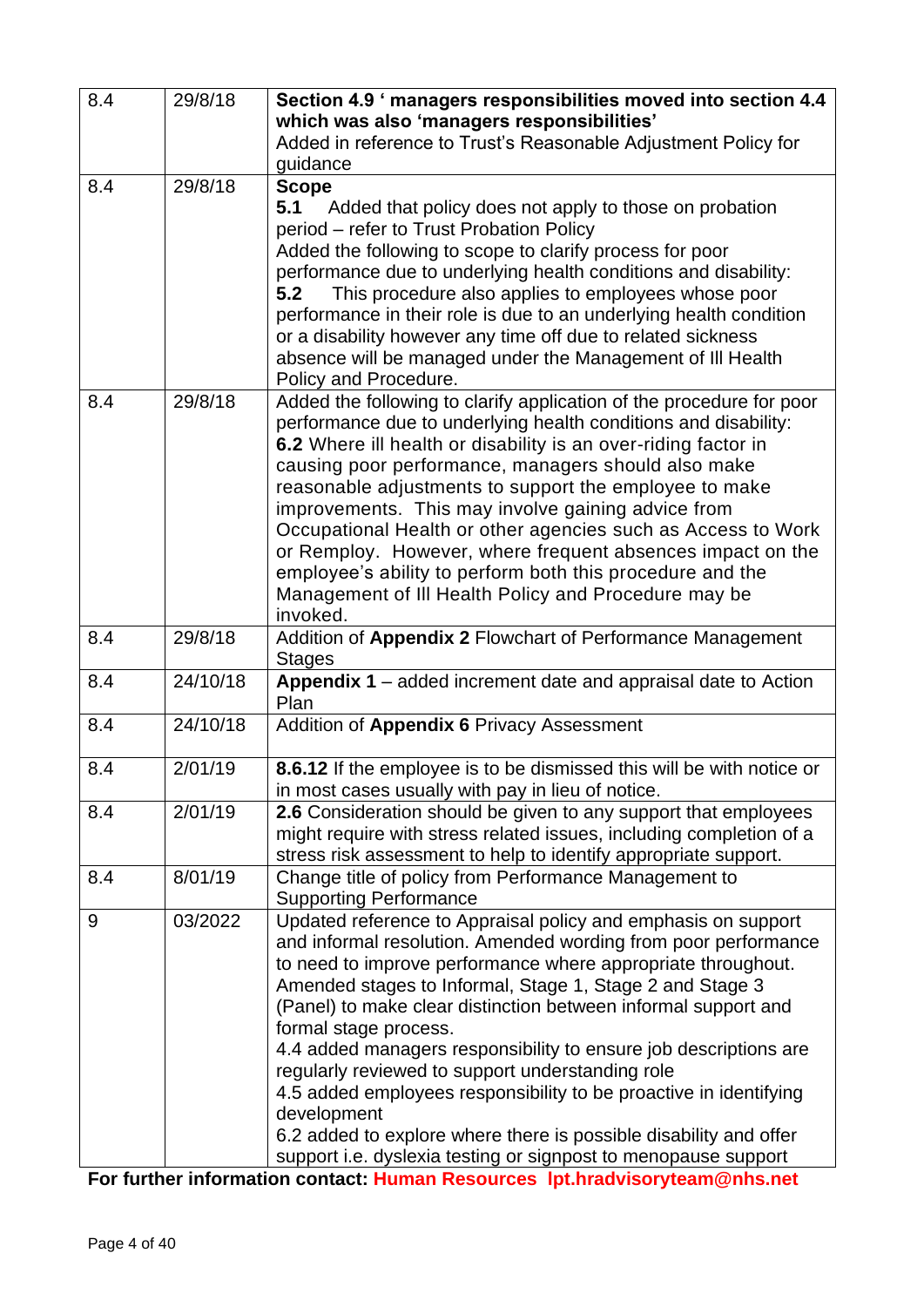### **Definitions that apply to this Policy**

| Poor<br>Performance/<br><b>Capability</b>                                          | Employee is not working to the standard required for their job. This<br>can be in reference to the skill, aptitude and knowledge of the<br>employee.                                                                                                                                                                                                                                                                                                                |
|------------------------------------------------------------------------------------|---------------------------------------------------------------------------------------------------------------------------------------------------------------------------------------------------------------------------------------------------------------------------------------------------------------------------------------------------------------------------------------------------------------------------------------------------------------------|
| <b>Staff</b><br>Representative                                                     | Either a "Trade Union/Staff Side Representative"<br>or a colleague of the employee (i.e. an employee of the<br>Trust.                                                                                                                                                                                                                                                                                                                                               |
| <b>Trade</b><br><b>Union/Staff</b><br><b>Organisation</b><br><b>Representative</b> | An accredited representative of a Trade Union/<br>Staff Organisation recognised by the Organisation under its<br>Facilities and Time Off Work etc. agreement.                                                                                                                                                                                                                                                                                                       |
| <b>Action Plan for</b><br>improvement in<br>performance                            | An action plan to detail the areas of substandard performance and to<br>identify the objectives to help the employee achieve full standard of<br>work performance                                                                                                                                                                                                                                                                                                   |
| <b>Working Days</b>                                                                | Working days shall comprise of Monday to Friday excluding bank<br>holidays. Correspondence unless hand delivered, should be posted<br>first class and will be deemed to have been received the next day.                                                                                                                                                                                                                                                            |
| <b>Calendar</b><br><b>Months</b>                                                   | A calendar month shall be regarded as running from the first to the<br>last day of each month e.g.:<br>$1st$ May – $30th$ April (12 calendar months)<br>Or<br>$15th$ May – 14 <sup>th</sup> June (1 calendar month) - if the calendar months<br>starts in the middle of the month.                                                                                                                                                                                  |
| <b>Due Regard</b>                                                                  | Having due regard for advancing equality involves:<br>Removing or minimising disadvantages suffered by people due<br>to their protected characteristics.<br>Taking steps to meet the needs of people from protected<br>$\bullet$<br>groups where these are different from the needs of other<br>people.<br>Encouraging people from protected groups to participate in<br>public life or in other activities where their participation is<br>disproportionately low. |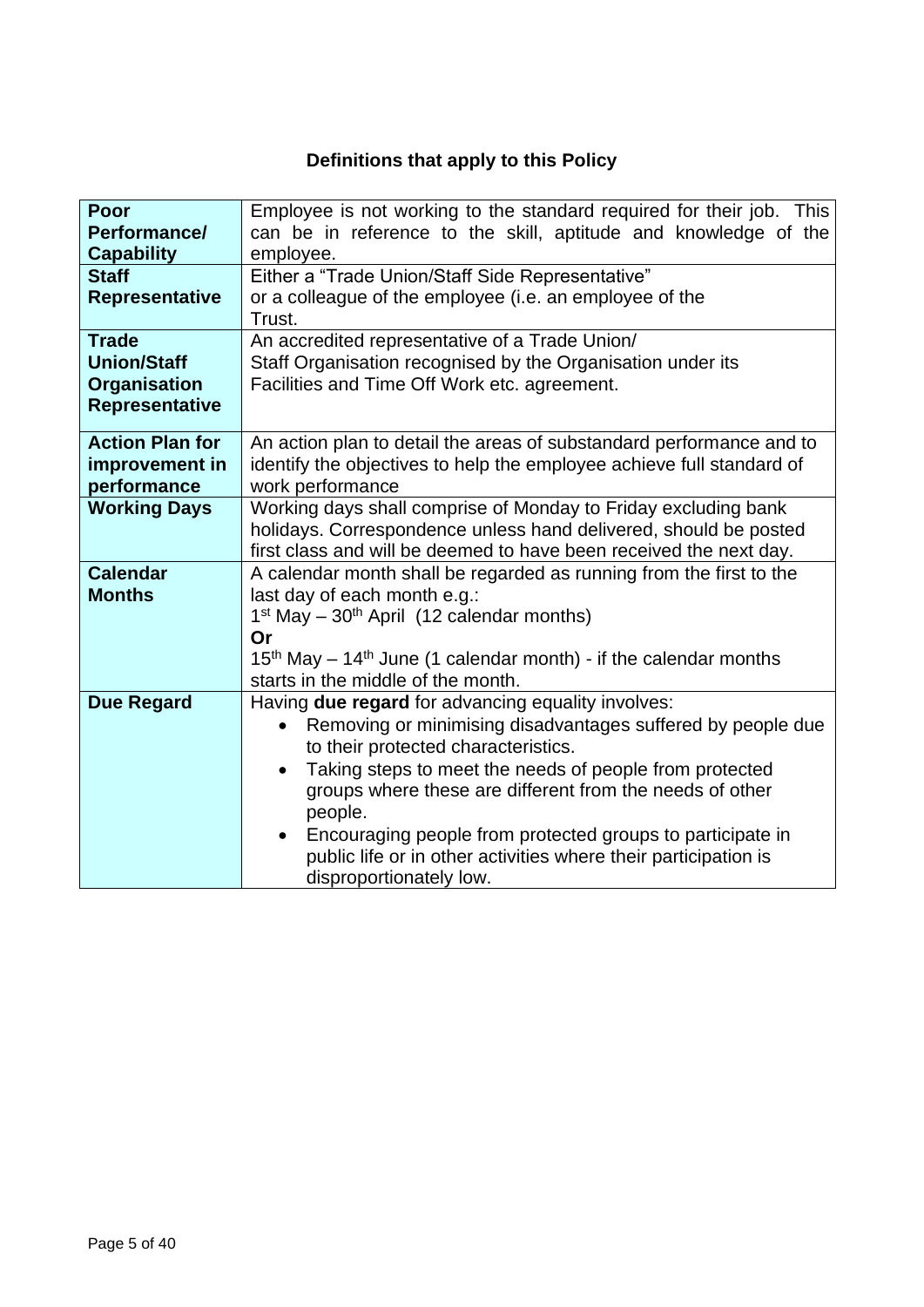#### **Equality Statement**

**Leicestershire Partnership NHS Trust (LPT) aims to design and implement policy documents that meet the diverse needs of our service, population and workforce, ensuring that none are placed at a disadvantage over others. It takes into account the provisions of the Equality Act 2010 and promotes equal opportunities for all. This document has been assessed to ensure that no one receives less favourable treatment on the protected characteristics of their age, disability, sex (gender), gender reassignment, sexual orientation, marriage and civil partnership, race, religion or belief, pregnancy and maternity.**

#### **Due Regard**

**LPT will ensure that Due regard for equality is taken and as such will undertake an analysis of equality (assessment of impact) on existing and new policies in line with the Equality Act 2010. This process will help to ensure that:** 

- **• Strategies, policies and procedures and services are free from discrimination.**
- **• LPT complies with current equality legislation.**
- **• Due regard is given to equality in decision making and subsequent processes.**
- **• Opportunities for promoting equality are identified.**

**Please refer to due regard assessment (Appendix 4) of this policy.**

#### **1.0 Summary of Policy**

1.1 This policy provides a framework for managers to use when supporting performance. It aims to support employees in maintaining the required standards of performance and to enable managers to follow a fair and consistent process where employees fall below the required standards for reasons of capability.

#### **2.0 Introduction**

- 2.1 Leicestershire Partnership NHS Trust (LPT) recognises that its success in providing high quality services to patients depends to a large extent, on the ability of employees to achieve and maintain the required standards of performance.
- 2.2 Our aim throughout this Policy is to resolve situations, which relate specifically to the lack of capability of an employee to perform work that they are employed to do. Issues should be raised with staff through their usual regular supervision/contact meetings but in any case at the earliest available opportunity.
- 2.3 The Trust also recognises the importance of the staff Appraisal process, which seeks to develop the potential of employees and so to improve their performance through planned development and feedback. If employees are clear about their role and their objectives and how the attainment of those objectives contributes to the overall success of the Trust, their efforts will be more appropriately directed and their motivation improved.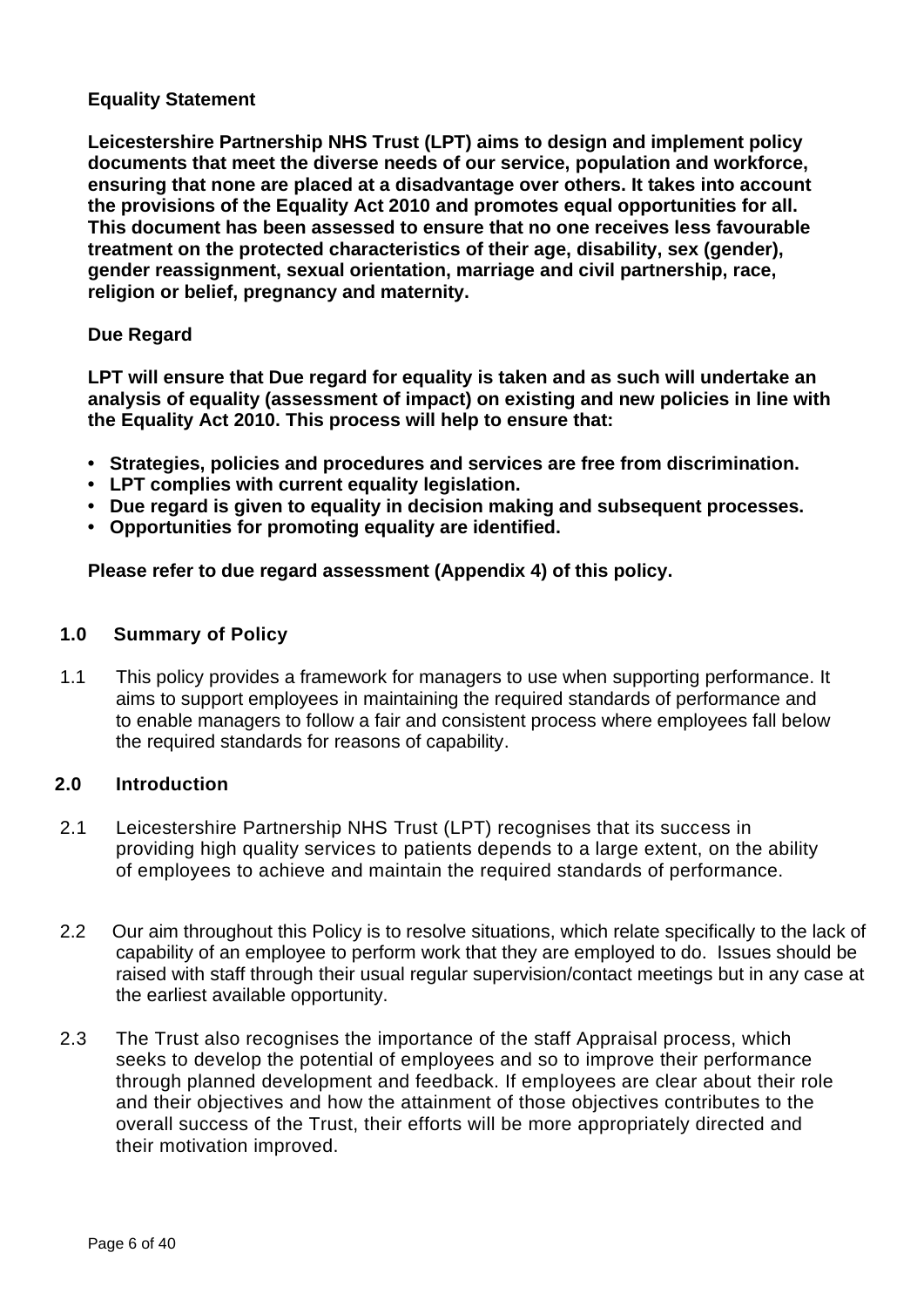- 2.4 Where an employee's performance is considered to be below the required standard, action must be taken to address this.
- 2.5 Performance is assessed by reference to the skill, aptitude and knowledge of the employee in relation to the job they are employed to perform. Application of this procedure is designed to assist where there is a need to improve performance which is due to a lack of ability or skill and to provide a supportive environment in which such issues can be addressed constructively in the interests of all parties.
- 2.6 Every reasonable effort should be made to identify the reasons for need the need to improve performance, including whether the employee is facing difficulties at work or at home which could have a bearing on the situation and their willingness or ability to work to acceptable standards. The Trust will do what it reasonably can to assist the employee to try and resolve any such difficulties and/or provide support or training that might aid improvement. Consideration should be given to any support that employees might require with stress related issues, including completion of a stress risk assessment to help to identify reasons and appropriate support.
- 2.7 Key documents which should be used to support the performance of an employee are: job description, appraisals, Trust policies, procedures and protocols, NHS codes of conduct and Professional Bodies' Codes of Conduct. These documents establish the standards of performance expected by the Trust. All staff should act in accordance to our Trust leadership behaviours for all and be able to evidence adherence in situations that involve Supporting Performance. A fundamental approach to developing our Leadership behaviours for all is our ability to both give and receive feedback in a positive and insightful way. The feedback method is based on defining; Context, Understanding, Behaviour and Effect (CUBE).

#### **3.0 Purpose**

- 3.1 This procedure is designed to ensure that employees are aware of the need to maintain the high standards of performance required by the Trust and are supported to achieve this. The procedure also outlines the consequences where improvements in performance is not made or sustained.
- 3.2 One of the primary aims of the procedure is to encourage and support a permanent improvement in the employee's work performance. It is also designed to ensure that employees are treated equitably, fairly and consistently.

#### **4.0 Duties within the Trust**

- 4.1 The Trust Board has a legal responsibility for Trust policies and for ensuring that they are carried out effectively.
- 4.2 The Trust Policy Committee is mandated on behalf of the Trust Board to adopt policies.
- 4.3 The Director of Human Resources and Organisation Development has a responsibility to;
	- Ensure this policy and procedure is consistently applied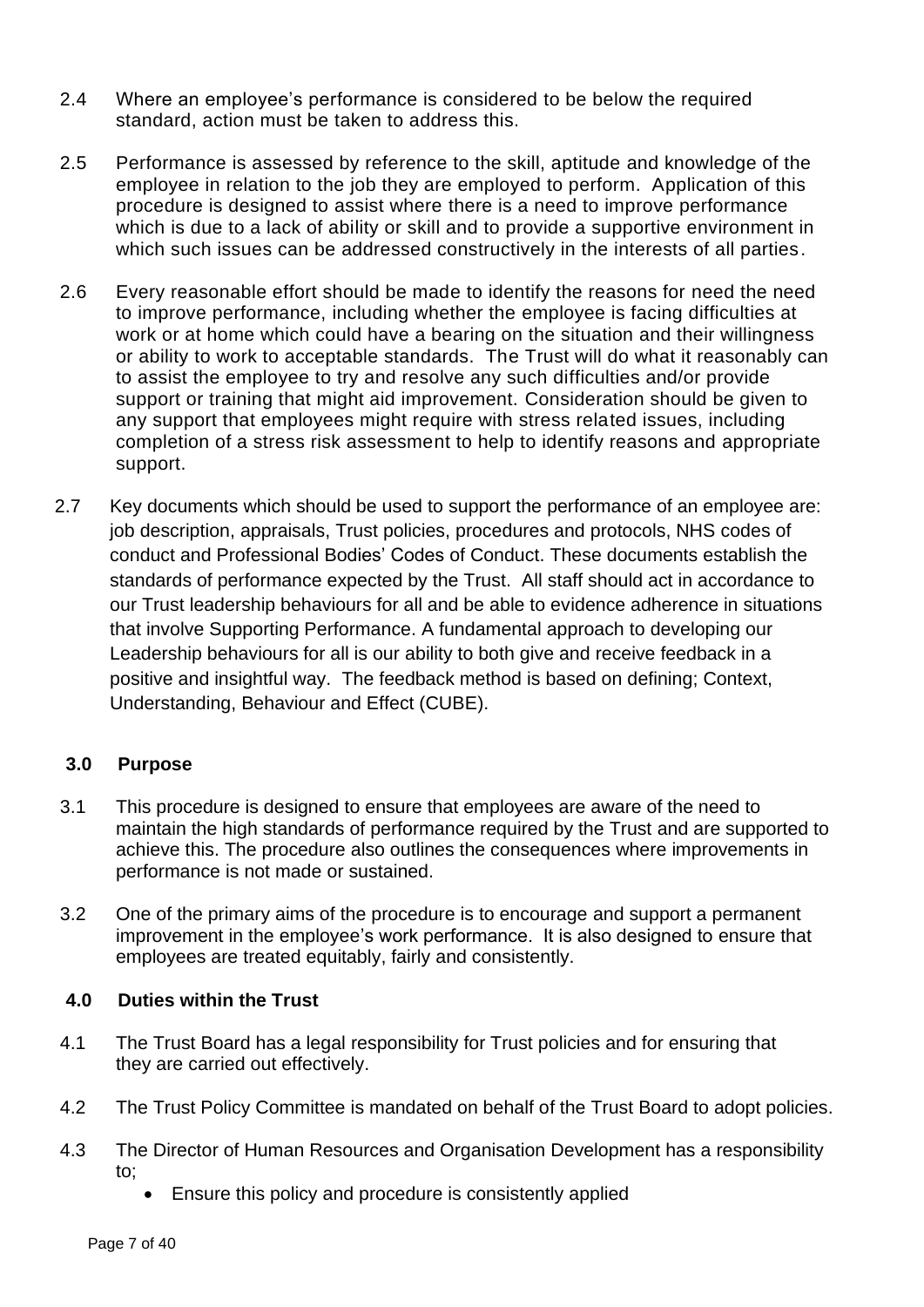• Monitor the operation of this policy and procedure

#### 4.4 **Managers responsibilities**

Managers will be responsible for:

- The careful selection and induction of new members of staff.
- To ensure job descriptions are regularly reviewed to accurately reflect the role
- Ensuring their staff are aware of the standards required of them in terms of work performance.
- Ensuring their staff are adequately trained for the jobs they are employed to perform.
- Evaluating learning opportunities with members of their team, so that any deficiency identified may be corrected.
- Carrying out annual appraisal. This review should provide an opportunity for appraiser and appraise to discuss and review contribution over the past 12 months, recognise performance, discuss behaviours, set future objectives and agree personal development plan.
- When considering performance, line managers must be mindful of their duty to make reasonable adjustments for disabled employees<sup>1</sup>.
- Avoiding any stereotyping or preconceived notions of a person's abilities based on their protected characteristics.
- Holding regular supervision/contact meetings with staff in line with current Trust Clinical Supervision Policy.
- Ensuring that any concerns are discussed with staff at the earliest opportunity.
- Ensuring that support identified between the manager and staff member is put into place with the minimum of delay.
- Following up with staff any concerns to ensure that the required level of performance is achieved.
- Accessing their own supervision and suitable training e.g. healthy conversations to assist in addressing issues with their staff.
- Managers will seek advice and guidance from Lead for AHP and Lead Nurses if they feel professional standards and conduct has been breached by an individual.

#### 4.5 **Responsibility of Employees**

All employees (including seconded employees) should be aware that despite the above responsibilities of managers, every employee has an individual duty of responsibility to ensure that they know where to locate policies or procedures when necessary and to adhere to all Trust Policies and Procedures.

All employees should be aware of how policies and procedures impact on their practice and must be able to follow the specified requirements.

Employees are responsible for:

<sup>1</sup> In accordance with the Equality Act 2010 the employer has a duty to make reasonable adjustments for a disabled employee. For more information, line managers should contact HR and refer to the Trust's Reasonable Adjustment Policy for guidance.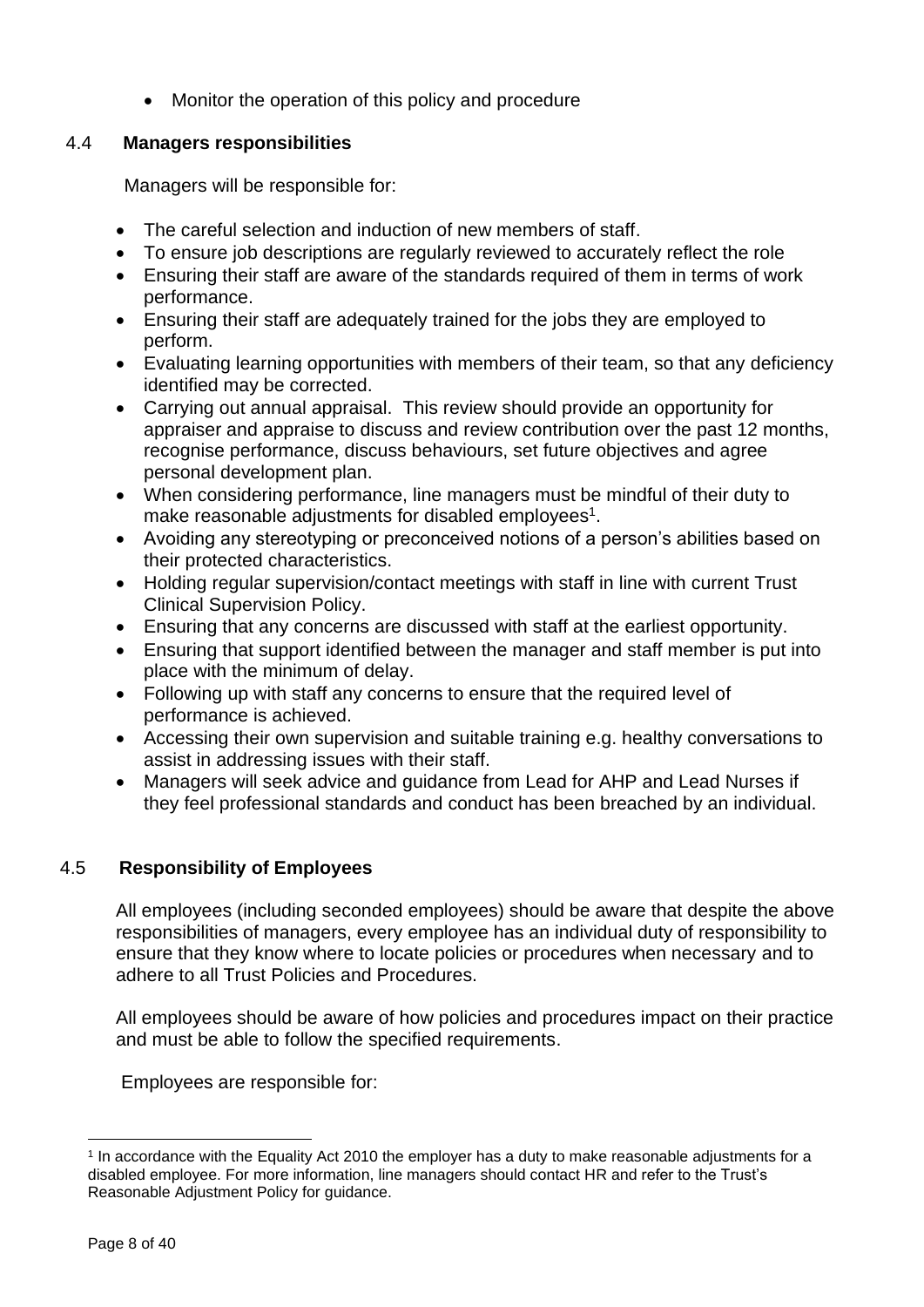- Achieving and maintaining the standards that are required of them and to cooperate with their managers in identifying development needs and to act on them.
- Ensuring they keep their knowledge up to date in line with the requirement of their role.
- Are aware of what the Trust can offer in relation to improving their practice and are proactive in discussing opportunities with their manager and identifying their own learning needs.
- Their own Continuous Professional Development (CPD). Where required they should ask their line manager to support them with achievement of this. The ultimate responsibility however lies with the employees themselves.
- Ensuring they are aware of and take responsibility for attending the mandatory training and any essential to role training requirements to achieve and maintain competence in their role within the timescale agreed with their line manager.
- Ensuring they book on to and attend mandatory training and essential to role training before their competence expires.

#### 4.6 **Human Resources Responsibilities**

The Human Resources Department will be responsible for:

- Updating this policy and procedure in light of any changes e.g. changes in legislation, changes in Department of Health guidance, changes in service requirements etc.
- Providing advice, assistance, support and training to ensure robust and consistent implementation of this procedure.
- Facilitating a proactive approach to supporting performance.

#### 4.7 **Staff Side Representatives Responsibilities**

• Staff Side Representatives will be responsible for providing advice and support to their members throughout the application of this procedure

#### **5.0 Scope**

- 5.1 This procedure applies to all employees of LPT who are not in their probationary period. Employees who are in their probationary period should refer to the Trust Probation Policy.
- 5.2 This procedure also applies to employees whose need to improve performance in their role is due to an underlying health condition or a disability however any time off due to related sickness absence will be managed under the Attendance Management and Wellbeing Policy and Procedure.
- 5.3 In the case of medical staff this procedure should be applied in conjunction with the framework set out in "Maintaining High Professional Standards in the Modern NHS".
- 5.4 In the case of other staff such as external secondees responsibility for dealing with matters of performance and capability rests with the individual's employing organisation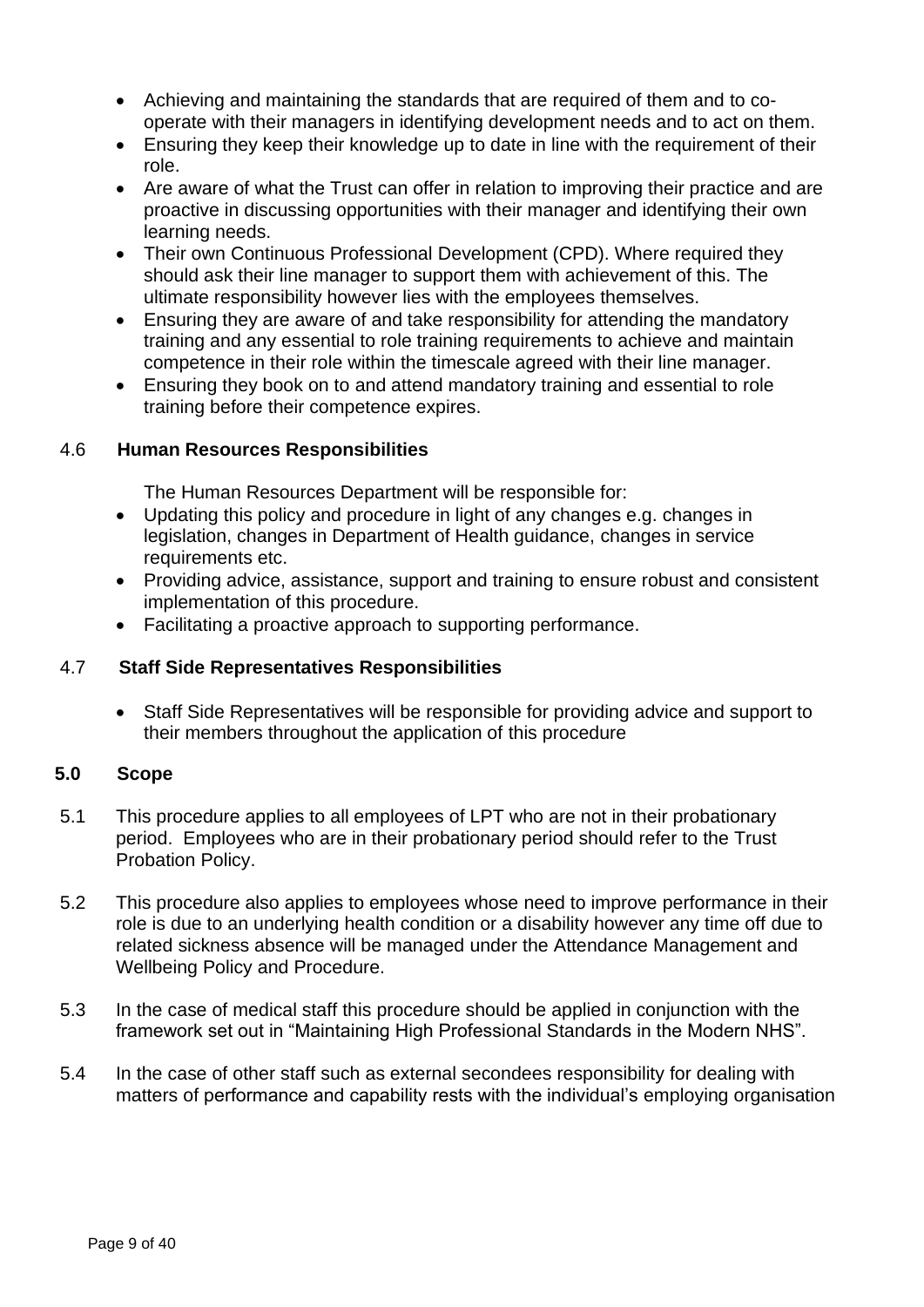#### **5.5 Bank and Agency Workers**

5.5.1 If a performance issue is identified with a Bank or Agency Worker during the period they are assigned to work, you should discuss this with Human Resources and follow the Procedure for Managing Capability and Conduct: Temporary Staff.

#### **6.0 When does this procedure apply?**

- 6.1In cases where the need to improve performance has been identified, managers should work together with the employee to support resolving the issues informally through regular supervision, meetings, training and mentoring, shadowing etc. Where the above measures have been tried but performance has not improved and where the need to improve performance persists or where the need to improve performance is serious and/or a risk to patients, other employees or the Trust, this procedure should be applied.
- 6.2 Where ill health or disability is determined to be an over-riding factor in the need to improve performance, managers should make reasonable adjustments to support the employee to make improvements. This may involve gaining advice from Occupational Health or other agencies such as Access to Work or Remploy. Where an employee discloses concerns about a possible disability this should be explored with Occupational Health and consider any support that may be required e.g. arrange for Dyslexia screening, signpost to menopause support. However, where frequent absences impact on the employee's ability to perform, the Attendance Management and Wellbeing Policy and Procedure may be used to set expected standards of attendance alongside using the Supporting Performance procedure.
- 6.3 This procedure does not cover the need to improve performance due to lack of care or attention, negligence, attitude or unwillingness to carry out duties properly rather than an inability to do so. These are classed as misconduct and should be dealt with under the Trust's Disciplinary Policy.
- 6.4 Where it is established that an individual's home or other personal circumstances are impacting on their ability to perform effectively in the job, consideration should be given as to whether changes to work arrangements in line with the provisions of the flexible working policies would address the issues before instigating this procedure, without compromising the business needs of LPT.
- 6.5 Where a combination of factors such as conduct and need to improve performance for reasons of capability apply, the principal reason for the cause for concern should be identified and this will determine the appropriate procedure to be used.

#### **7.0 Principles**

- 7.1 LPT is committed to providing staff with clear roles and responsibilities.
- 7.2 LPT is committed to providing line management support and opportunities for learning and development to ensure that employees have the skills they need to perform their duties.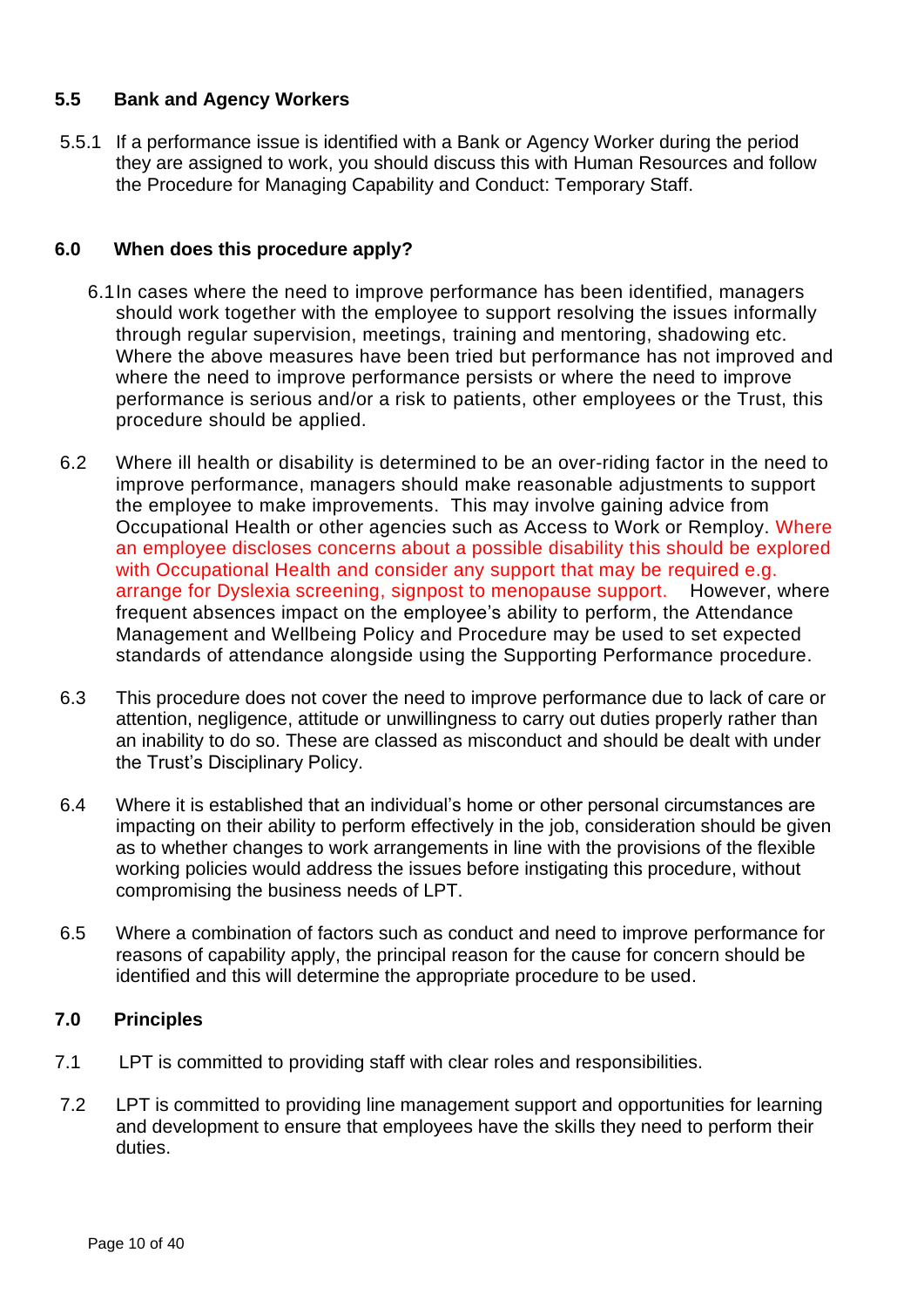- 7.3 This procedure sets out a fair and effective framework for dealing promptly with situations or circumstances in which an employee does not meet the required performance standards.
- 7.4 If an employee has a disability as defined by the Equality Act 2010, LPT will ensure that line managers comply with their duty to make reasonable adjustments to allow the employee to improve their performance. Managers should refer to the Reasonable Adjustment Policy and inform/involve Human Resources (HR). The Manager should then investigate and implement any recommended reasonable adjustments in conjunction with HR. Consultation and advice should also be sought from Equality, Diversity and Inclusion Team, Occupational Health, Health and Safety advisors, Estates, IT advisor, Disabled Staff Group (MAPLE), Work Coach (previously known as Disability Employment Advisors) as well as the employee concerned.
- 7.5 Employees have the right to be represented by a trade union or organisational representative/ or work colleague at any meetings held under the formal stages of this policy and procedure.
- 7.6 The timescales set out in the procedure should be adhered to wherever possible.
- 7.7 Employees have a right of appeal against Stage 1, 2 and 3 decisions.
- 7.8 There may be occasions where an employee's performance is satisfactory throughout the period the warning is in force or the period of review only to lapse very soon thereafter. Where this pattern emerges the employee's previous record of performance should be borne in mind when deciding on the next course of action.

#### **8.0 Application of the Supporting Performance Policy and Procedure**

In supporting performance under this procedure, the informal and formal stages will normally be followed sequentially. However, there may be circumstances where it is necessary to move straight to a formal stage of the procedure e.g. where significant history of need to improve performance is identified. In exceptional circumstances it may be appropriate to move straight to stage 1, stage 2 or stage 3 of the procedure, this should be carefully considered and must be discussed with Human Resources.

#### **8.1 Rights to Representation**

- 8.1.1 At all formal stages of this procedure, the employee will have a right to representation by either their staff side representative or by a work colleague. There is no right to being accompanied by a friend or family member or a legal representative at any stage of the procedure.
- 8.1.2 In exceptional circumstances, with agreement with Human Resources/Staff Side representatives, attempts will be made to identify any reasonable adjustments and/or additional measure of support; this may include a link worker/support worker.

#### **8.2 Stages of the Procedure**

8.2.1 The stages of this procedure and the range of actions are set out on the flowchart in appendix 2.

#### **8.3 Informal Stage**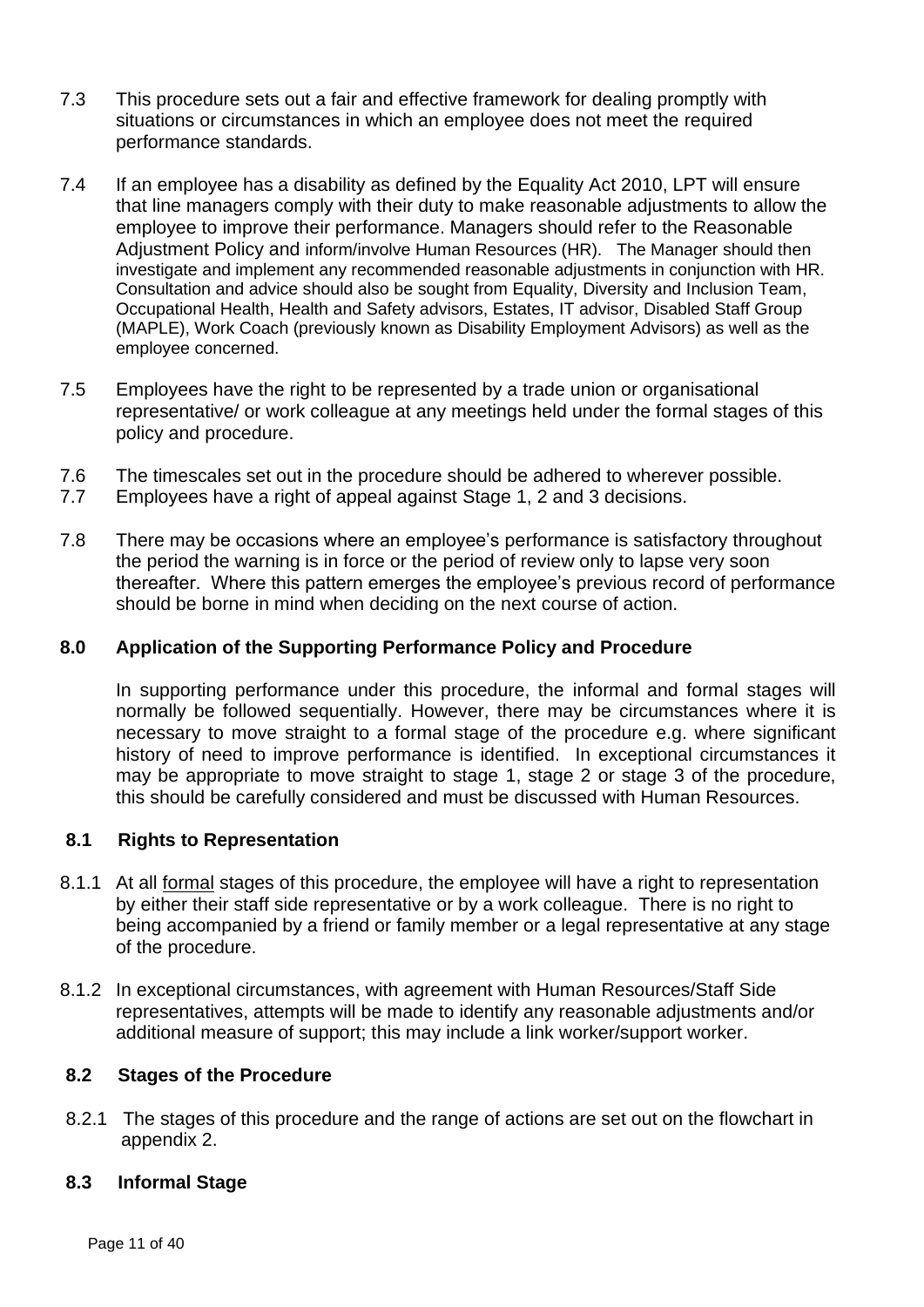- 8.3.1 Line Managers should monitor the performance of their staff and provide positive and constructive feedback by having regular two way conversations, including regular supervision and appraisal reviews Managers should ensure that any relevant policies, training and standard operating procedures are in place. Where the performance issue is considered to be minor and is an isolated incident a supportive conversation and opportunities for reflection may be enough for an early resolution.
- 8.3.2 Where the performance of an employee is deemed to be below the expected standards, the manager should meet with the employee to clarify the required standards and set out in a clear and understandable way, where and how the performance falls short of the required standard(s).
- 8.3.3 The manager should also ask the employee for his or her views on their performance and on a programme of future support or training. The meeting should be held in a positive and supportive environment.
- 8.3.4 The employee should be given every opportunity to ask for clarification of the standards expected and to bring to the manager's attention any issues which may have affected performance, including work and personal circumstances. The employee may also like to discuss any learning and development needs.
- 8.3.5 This may also help the line manager in assessing whether advice is required from Occupational Health and whether it is appropriate to remind the employee about the availability of Amica, the confidential counselling service.
- 8.3.6 The line manager should ascertain from the employee's comments whether they accept that there is a problem and assess the importance of any mitigating circumstances.
- 8.3.7 Having assessed the situation, the line manager should discuss and seek the agreement of the employee to an individualised action plan to achieve the improvements in performance that are expected. This should consist of:
	- A clear statement of the standards to be achieved. Consideration should be given to the reasonableness of the expectations, the reasonableness of how many objectives are being set. Also careful consideration should be given to the terminology used and ensuring that the approach is compassionate with a focus on being supportive.
	- A realistic time scale for those improvements **(usually between 4 and 8 weeks, but this can be longer or shorter where appropriate)**
	- Details of any support or training
	- Provision for regular monitoring meetings
	- Details of how performance will be measured
	- Date of the review

The action plan should be recorded using the template provided in appendix 1.

8.3.8 The line manager should inform the employee that a failure to meet the required standards within the period set may result in a formal stage of the procedure being invoked.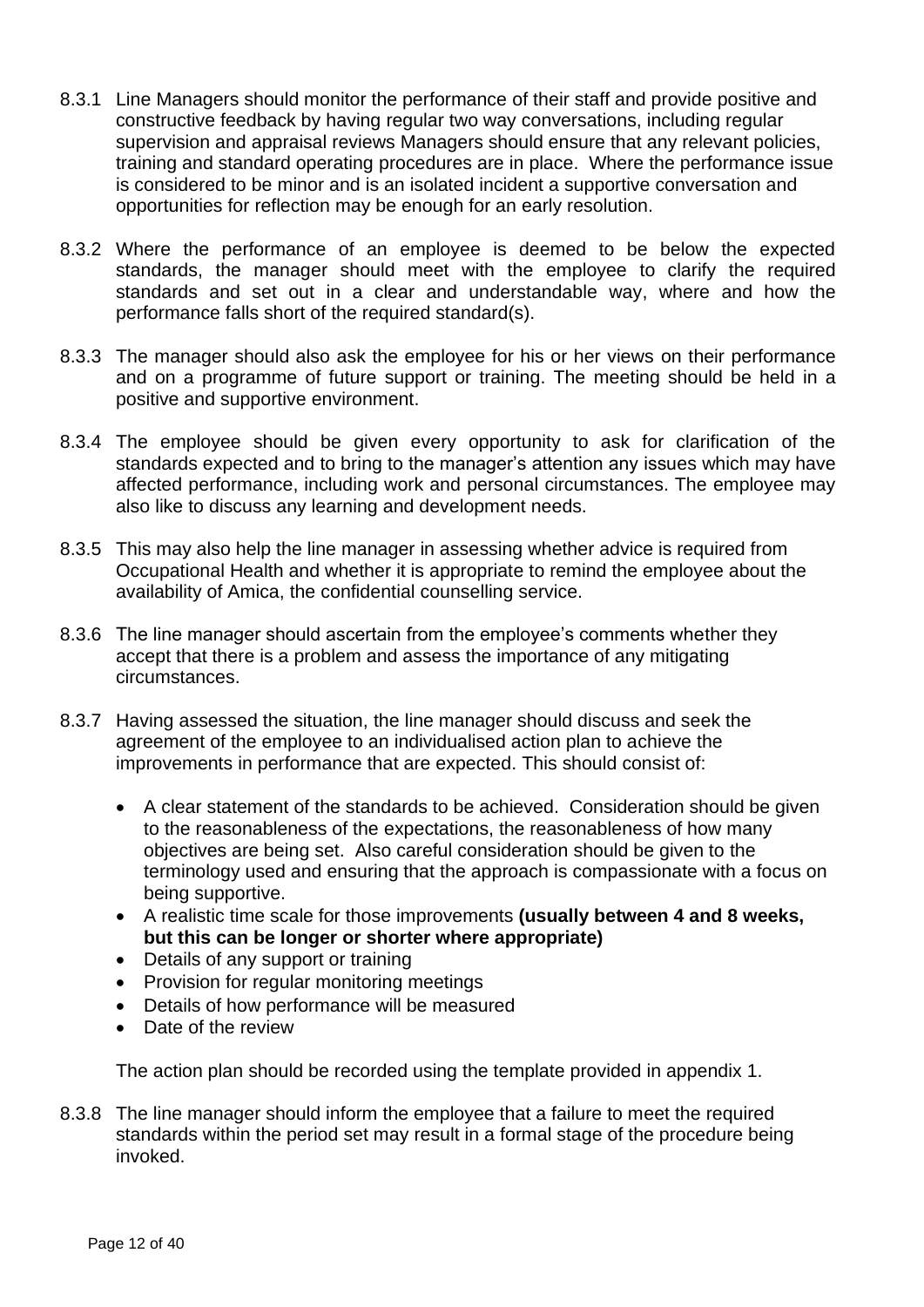- 8.3.9 The review period set under the informal stage may be shortened if other instances of serious need to improve performance come to light during this period which may warrant formal action (please refer to section 8.4).
- 8.3.9 Similarly where appropriate the review period can be extended to take into account any delays in providing training or long periods of annual leave etc.
- 8.3.10 The areas discussed at the meeting and the action plan should be confirmed in writing to the employee where possible within 5 working days of the meeting.
- 8.3.11 If the employee meets the required standards within the period set, the line manager should inform the employee, in writing, that they have met the required performance standards, and that no further action will be taken, although their performance will continue to be monitored in the usual way.
- 8.3.12 Following the meeting, the manager must send, to the employee, written confirmation of their discussion including any actions agreed and timescales for review etc. A copy of this confirmation should also be kept in the employee's personal file for future reference.
- 8.3.13 If informal action does not bring about the required level of sustained improvement, the manager should instigate the formal stage of this procedure. HR advice should be sought to support the formal stages.

#### **8.4 Stage 1**

- 8.4.1 Where the employee has not met the performance targets set at the informal stage, or where the need to improve performance identified are sufficiently serious to warrant formal action, a stage one meeting will be convened.
- 8.4.2 The line manager will conduct the stage one meeting with a representative from Human Resources. The employee will be advised of their right to be accompanied by either their staff side representative or a work colleague, please refer to Section 8.1.
- 8.4.3. The employee will be given a minimum of 5 working days written notice of the date and time of the meeting.
- 8.4.4 The employee will be informed in writing of the reason for the meeting. The employee will also be advised that they will have an opportunity at the meeting to put forward an explanation and any mitigating circumstances either personally or through their staff side representative or a work colleague. The employee will also be informed of the possible outcomes of this meeting.
- 8.4.5 Manual notes of the stage one meeting will be taken. The meeting will not be digitally recorded.
- 8.4.6 If the employee or their representative is unable to attend the meeting, it can be rescheduled in accordance with paragraph 9.1 of this procedure.
- 8.4.7 At this meeting: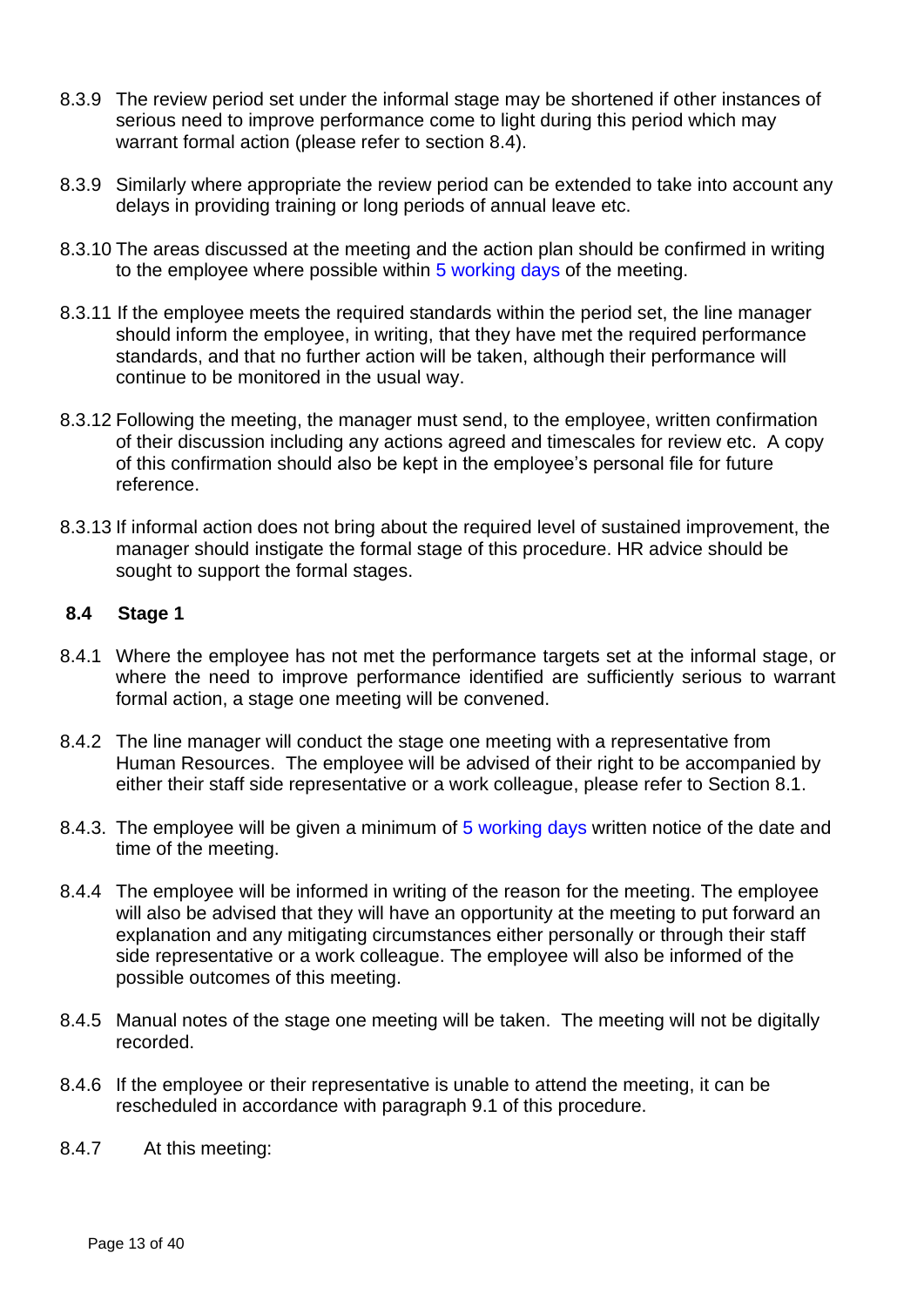- Issues regarding the employee's need to improve performance will be considered.
- The employee will be reminded of the standards of performance which are required.
- Any measures taken to date such as support and training provided to help the employee to improve their performance will be outlined.
- The impact that the employee's need to improve their performance has on service provision will be highlighted.
- The employee will be offered the opportunity to give their reasons for the need to improve their performance and discuss any problems or raise any concerns.
- Consideration should be given to mitigating circumstances, if any, such as lack of adequate training or extenuating personal circumstances which have had a bearing on the employee's performance.
- Where management is satisfied that the mitigation presented by the employee may have been a significant factor in the need to improve their performance, they may consider extending the monitoring period, if required.
- If there are no mitigating circumstances or if management is not satisfied that the mitigation presented by the employee has had sufficient bearing on the need to improve their performance, the employee should be issued with a first written warning. **This will stay on their file for 6 months.**
- As an alternative to a first written warning, the line manager or the employee may wish to discuss the option of redeployment to the same or a lower banded post which might be more appropriate to the employee's skills and abilities. At formal stage one of this procedure the option of redeployment can only be considered where there is an available and suitable alternative within the same department or service, and if the employee wishes to pursue this. Please refer to section 8.7.
- The action plan set at the informal stage will be reviewed and amended if necessary and will now become a formal action plan. A new time scale for the achievement of the required standards should be set which allows sufficient time to meet the standard, but it should not be unduly prolonged. The action plan should consist of:
	- $\triangleright$  A clear statement of the standards to be achieved
	- ➢ A realistic time scale for those improvements **(usually between 4 and 8 weeks, but this can be longer or shorter where appropriate)**
	- $\triangleright$  Details of any support or training
	- $\triangleright$  Provision for regular monitoring meetings
	- $\triangleright$  Details of how performance will be measured
	- $\triangleright$  Date of the review.

The action plan should be recorded using the template provided in appendix 1.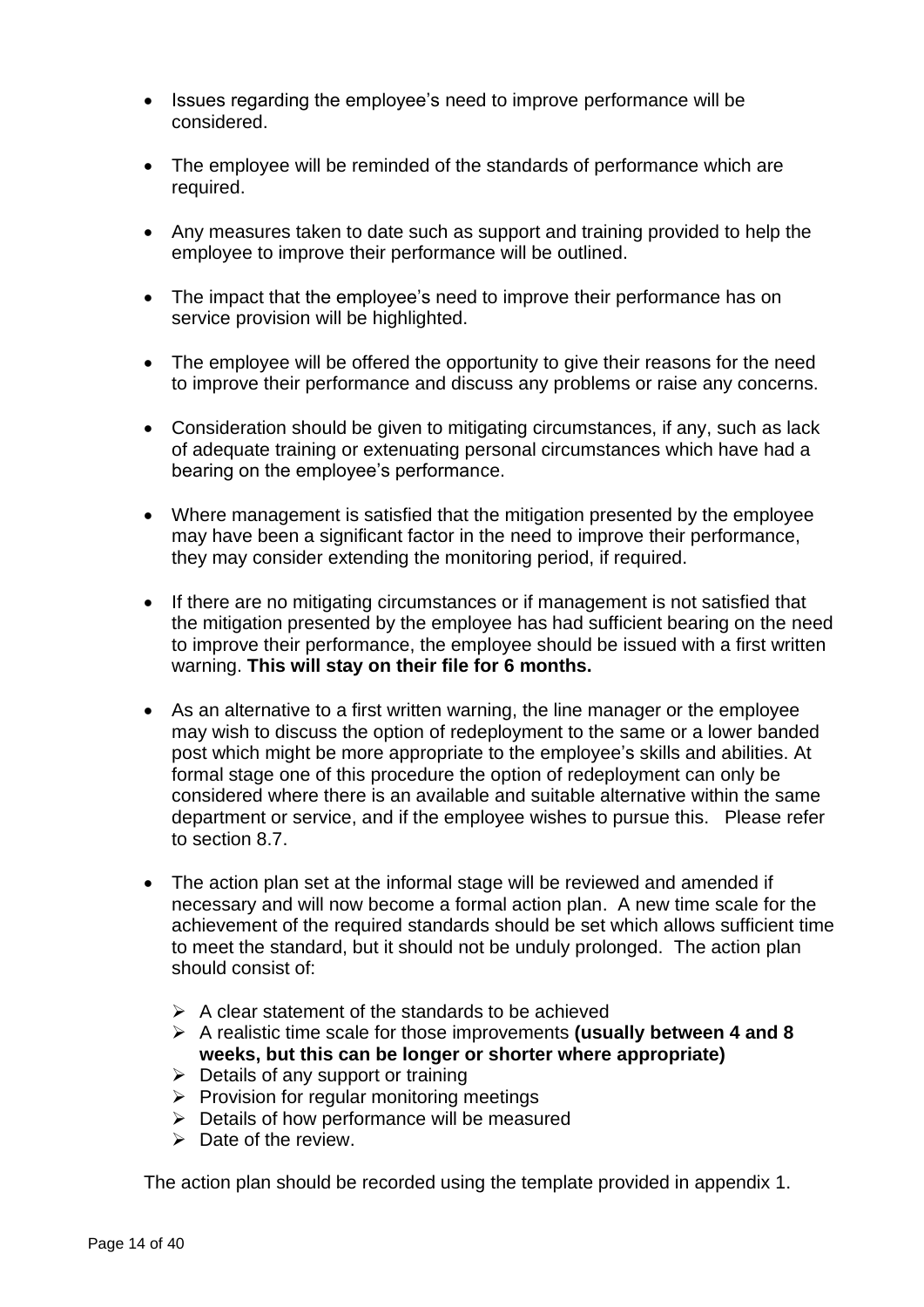- The employee should be advised at this stage that if they fail to meet the required performance standard by the deadline as set out at this meeting, formal stage two will be invoked.
- A letter will be sent to the employee to confirm the outcome of the stage one meeting within where possible 5 working days of the meeting.
- Where the employee feels that the action taken against them is wrong or unjust they can appeal against the decision. Any appeal must be made to the Director of Human Resources and Organisational Development within 10 working days of the date of the letter confirming the warning. The employee must set out in writing their grounds for appeal, the statement of case and any other documentation which they wish the appeal panel to consider. The Appeal hearing will be conducted as set out in section 8.8

#### **8.5 Stage Two**

- 8.5.1 A stage two meeting will be convened where:
	- The first written warning issued under stage one is live and the employee has not met the performance standards set at the stage two meeting.  **Or**
	- Where the need to improve performance is substantial and sufficiently serious to warrant formal action being taken under formal stage two.  **Or**
	- Where stage one has been applied before and improvement in the employee's performance has not been sustained for a period of a minimum of 6 months.
- 8.5.2 The line manager will conduct the stage two meeting with a representative from Human Resources. The employee will be advised of their right to be accompanied by either their staff side representative or a work colleague, please refer to Section 8.1.
- 8.5.3 The employee will be given a minimum of 5 working days written notice of the date and time of the meeting.
- 8.5.4 The employee will be informed in writing of the reason for the meeting. The employee will also be advised that they will have an opportunity at the meeting to put forward an explanation and any mitigating circumstances either personally or through their staff side representative or a work colleague. The employee will also be informed of the possible outcome of this meeting.
- 8.5.5. Manual notes of the stage two meeting will be taken. The meeting will not be digitally recorded.
- 8.5.6 If the employee or their representative is unable to attend the meeting, it can be rescheduled in accordance with paragraph 9.1 of this procedure.
- 8.5.7 At this meeting:
	- Issues regarding the employee's continued need to improve their performance will be considered.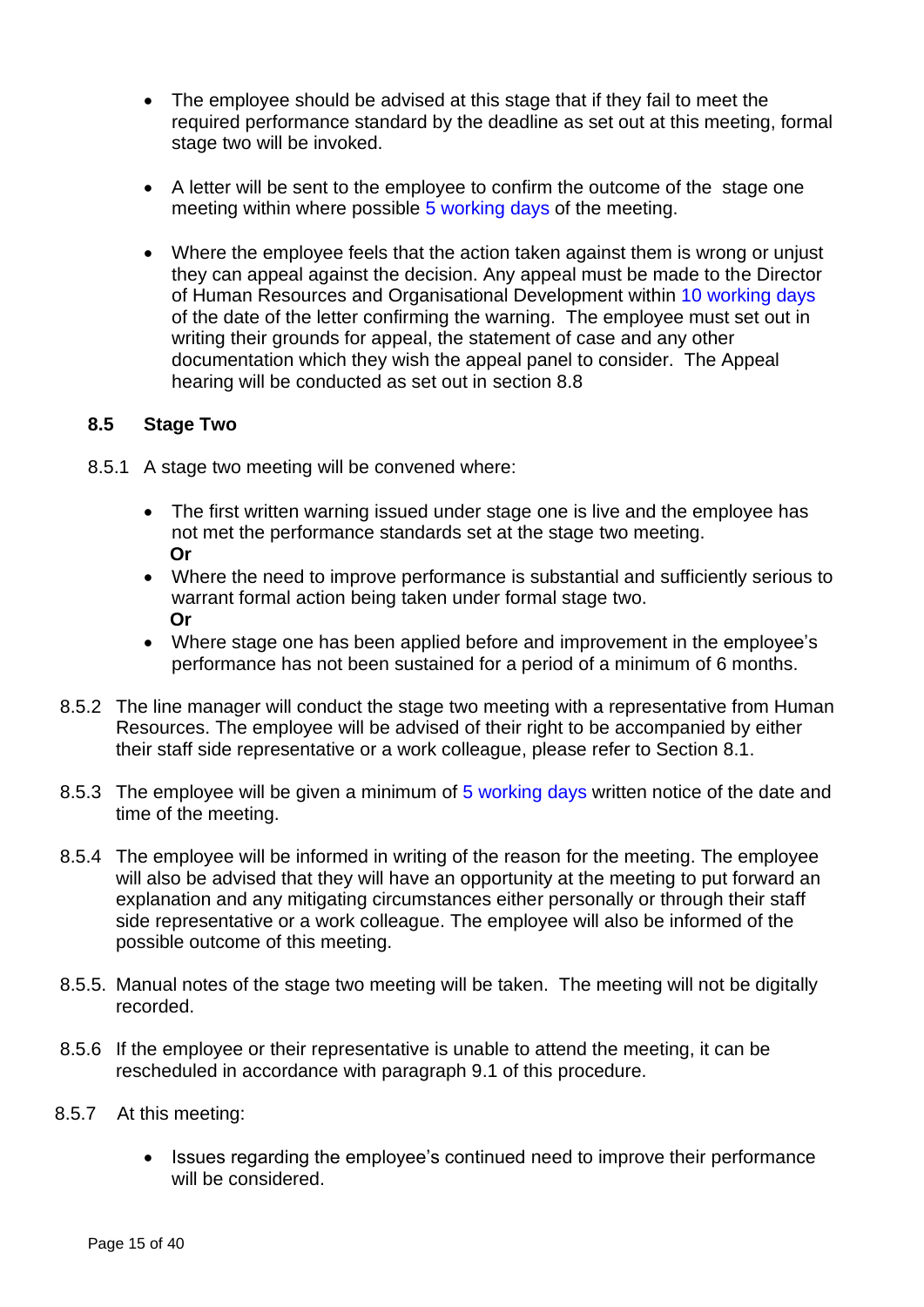- The employee will be reminded of the standards of performance which are required.
- Any measures taken to date such as support and training provided to help the employee to improve their performance will be outlined.
- The impact that the employee's need to improve their performance has on service provision.
- The employee will be offered the opportunity to give their reasons for the need to improve performance and discuss any problems or raise any concerns.
- Consideration should be given to mitigating circumstances, if any, such as lack of adequate training or extenuating personal circumstances which have had a bearing on the employee's performance.
- Where management is satisfied that the mitigation presented by the employee may have been a significant factor in their need to improve their performance, they may consider extending the monitoring period, if required.
- If there are no mitigating circumstances or if management is not satisfied that the mitigation presented by the employee has had sufficient bearing on their need to improve their performance, the employee should be issued with a final written warning. **This will stay on their file for 12 months.**
- As an alternative to final written warning, the line manager or the employee may wish to discuss the option for redeployment to the same or lower banded post that might be more appropriate to the person's skills and abilities. At formal stage two the option of redeployment can only be considered where there is an available and suitable alternative within the same department or service, and if the employee wishes to pursue this. Please refer to section 8.7.
- The action plan set at stage one will be reviewed and amended if necessary. A new time scale for the achievement of the required standards should be set which allows sufficient time to meet the standard, but it should not be unduly prolonged. The action plan should consist of:
	- $\triangleright$  A clear statement of the standards to be achieved
	- ➢ A realistic time scale for those improvements **(usually between 4 and 8 weeks, but this can be longer or shorter where appropriate)**
	- $\triangleright$  Details of any support or training
	- $\triangleright$  Provision for regular monitoring meetings
	- ➢ Details of how performance will be measured
	- ➢ Date of the review.

The action plan should be recorded using the template provided in appendix 1.

• The employee should be advised at this stage if they fail to meet the required performance standard by the deadline as set out at this meeting, formal stage three will be invoked which could result in termination of their employment.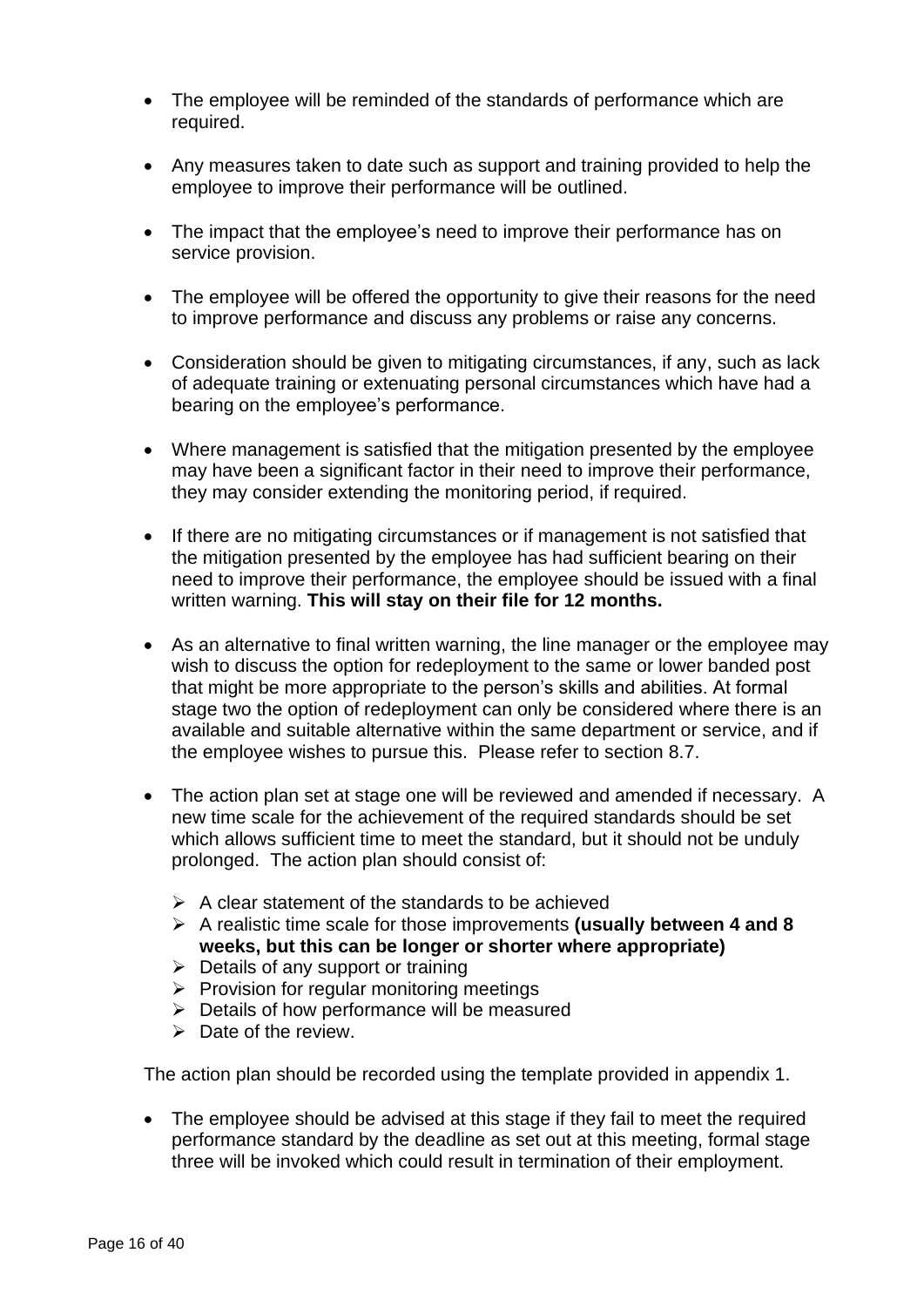- The employee will be advised if performance is not sustained for a 12 month period following completion of the action plan, then the employees formal action plan will be taken account of and the employee will re-enter at the beginning of this stage or formal stage four if appropriate.
- A letter will be sent to the employee to confirm the outcome of the formal stage two meeting within where possible 5 working days of the meeting.
- Where the employee feels that the action taken against them is wrong or unjust they can appeal against the decision. Any appeal must be made to the Director of Human Resources and Organisational Development within 10 working days of the date of the letter confirming the warning. The employee must set out in writing his/her grounds for appeal, the statement of case and any other documentation which they wish the appeal panel to consider. The Appeal hearing will be conducted as set out in section 8.8

#### **8.6 Stage three (Panel Hearing)**

- 8.6.1 A stage three panel hearing will be convened:
	- where the final written warning issued under stage two is live and the employee has not met the performance standards set at the stage two meeting at all or has not improved sufficiently. **Or**
	- Where the need to improve performance is substantial and so serious as to warrant action under stage three. **Or**
	- Where stage two has been applied before and improvement in the employee's performance has not sustained for a period of a minimum of 12 months.
- 8.6.2 This hearing should be conducted by the appropriate senior manager with authority to dismiss (please see Appendix 2), along with another manager of the Trust and an HR Representative. The employee will be advised of his/her right to accompanied by either their staff side representative or a work colleague, please refer to Section 8.1.
- 8.6.3 A "Running Order" for the Supporting Performance hearing is included at Appendix 3 of this procedure.
- 8.6.4 The Stage three Supporting Performance hearing will be recorded digitally. A copy of the digital recording will be kept securely in HR and made available to either party to listen to upon request. Digital recordings will only be transcribed if an internal appeal has been lodged or a complaint has been made to the employment tribunal.
- 8.6.5 The employee should be given a minimum of 10 working days written notice of the hearing, informing them of the reason for the hearing and advising that termination of contract due to persistent poor performance is one of the possible outcomes of the hearing. The employee will also be sent the management statement of case and any relevant documentation which will be used at the hearing.
- 8.6.6 The employee will be required to submit their written response to the management case and any other documentation that they wish to use at the hearing at least 5 working days before the date of the hearing.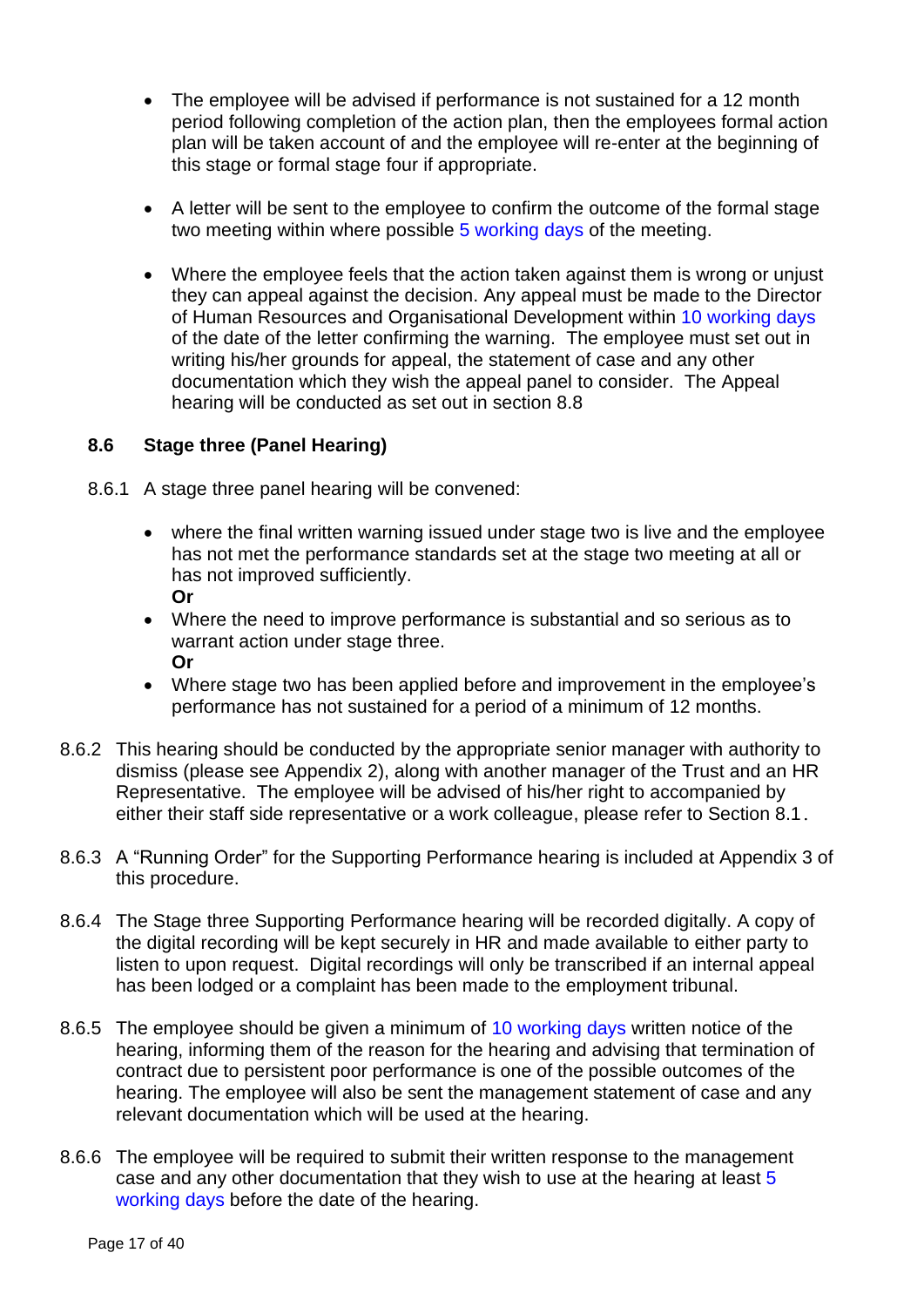- 8.6.7 If the employee or their representative is unable to attend the hearing, it can be rescheduled in accordance with paragraph 9.1 of this procedure.
- 8.6.8 At the hearing the following should be considered:
	- The nature and extent of the unsatisfactory performance.
	- A description of the performance standards set and actions taken to date.
	- The timescale over which the performance has been reviewed.
	- The support provided to encourage improvement in performance, i.e. any training or additional support given, or any adjustments made to the nature, role or duties of the job.
	- Arrangements made to supervise and monitor the employee's performance
	- Impact the employee's need to improve performance has on service provision
- 8.6.9 At the hearing management and the employee will have an opportunity to bring any witnesses where appropriate to support their case, raise any points of explanation and to ask each other any questions they feel are relevant to their case.
- 8.6.10 The panel will ask both management and employee questions.
- 8.6.11 The panel will consider the facts submitted/presented and can make one of the following decisions:
	- Terminate the employee's contract of employment on grounds of capability
	- Offer redeployment option in line with section 8.7 of this procedure as an alternative to dismissal.
	- Give a further opportunity to improve performance in their current post with a development plan with agreed timescales.
- 8.6.12 If the employee is to be dismissed this will be with notice or in most cases usually with pay in lieu of notice.
- 8.6.13 The employee will be informed in writing of the outcome of the stage three hearing within 5 working days of the date the hearing. The letter will either be hand delivered or will be sent by first class mail.
- 8.6.14 Where the employee feels that the action taken against them is wrong or unjust they can appeal against the decision. Any appeal must be made to the Director of Human Resources and OD within 10 working days of the date of letter confirming the warning. The employee must set out in writing his/her grounds for appeal. The Appeal hearing will be conducted as set out in section 8.8.
- 8.6.15 The lodging of an appeal will not result in any delay in progressing redeployment or suspend the decision of the Supporting Performance panel. However, in the event of reinstatement/re-engagement following appeal, the employee will be compensated for loss of income between the date of termination/downgrading and the date of reinstatement/engagement.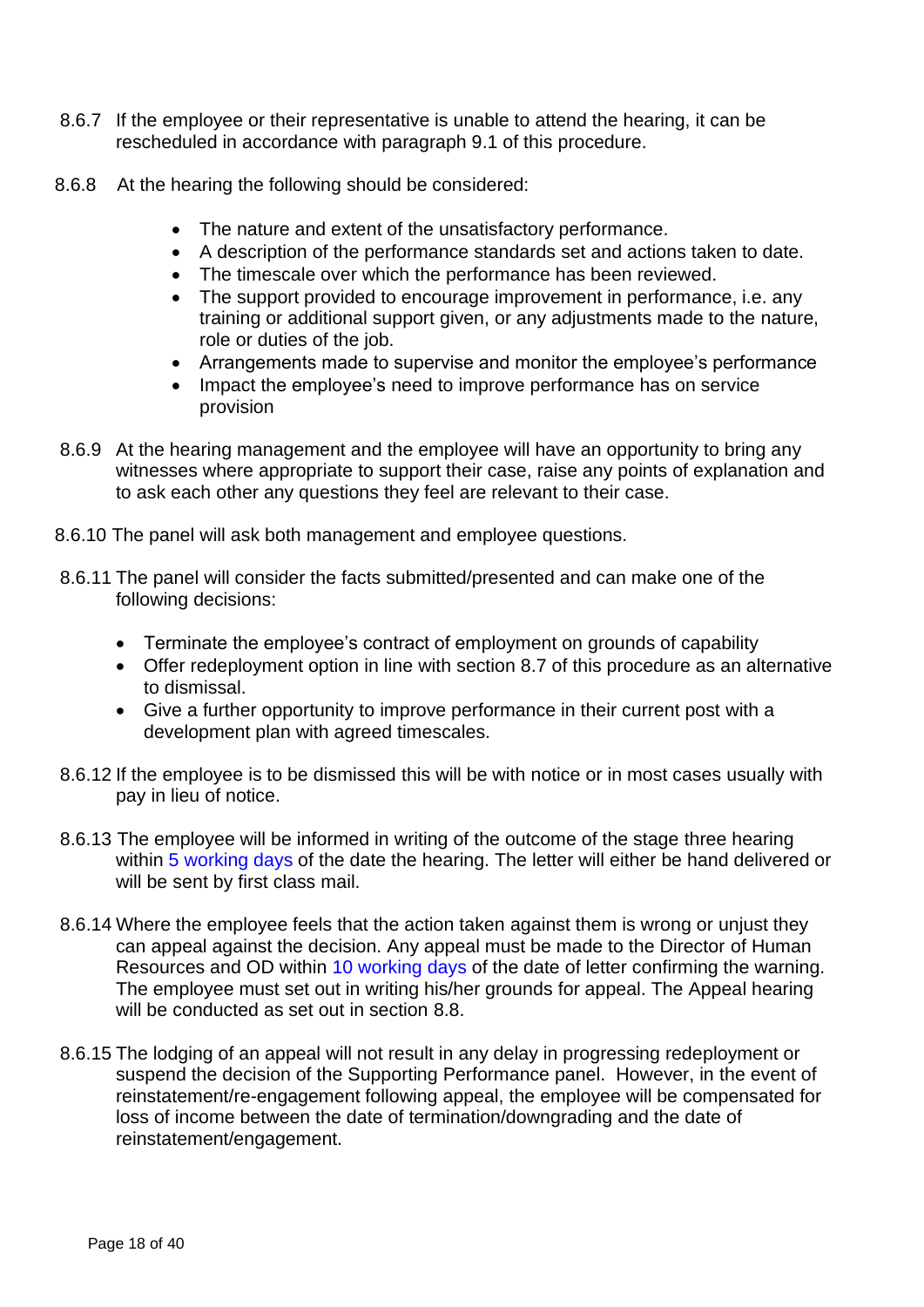8.6.16 An appeal hearing will be arranged at the earliest opportunity following receipt and acceptance of the employees written grounds of appeal by the Director of Human Resources and Organisational Development.

#### **8.7 Redeployment as an alternative to a formal sanction:**

- 8.7.1 At any formal stage of the process, the line manager or the employee may wish to discuss the option for redeployment to the same or a lower banded post that might be more appropriate to the employee's skills and abilities.
- 8.7.2 At formal stage one and two, the option of redeployment can only be considered where there is an available and suitable alternative within the same department or service and if the employee wishes to opt for it.
- 8.7.3 At all stages of the process, a post will be classified as suitable under this procedure if it meets the following requirements:
	- It is at the same band or a lower band than the employee's current pay band.
	- The employee meets the essential criteria for the job or would meet with the minimal training within a reasonable period of time.
- 8.7.4 Under this procedure, where the employee is redeployed in a lower banded post pay protection will not apply. Similarly where redeployment results in the employee incurring more home to base mileage due to relocation, excess mileage will not be payable.
- 8.7.5 At stage three, where appropriate, the Supporting Performance panel will have the authority to impose this option as an alternative to dismissal. At this stage the employee will be awarded 'at-risk' status for a 12 week period, during which time redeployment opportunities will be explored. It may be appropriate to consider an adjusted role or duties during the at risk period.
- 8.7.6 The employee will be offered an opportunity to apply for available post/s that have been identified as suitable by completing an application form and will be given preferential consideration. They will be interviewed with other at risk applicants and still need to demonstrate suitability for the new position against essential criteria on the person specification.
- 8.7.7 Redeployment in another post will be subject to a 4 week trial period on both sides (management and employee).
- 8.7.8 Where the employee is not redeployed into another post within the 12 week redeployment period or where the trial has been unsuccessful and the redeployment period has been exhausted, their contract of employment will be terminated with notice on the grounds of capability/poor performance.
- 8.7.9 The notice period will run concurrently with the redeployment period.
- 8.7.10 Where the employee has a disability, reasonable adjustments need to be made to allow them to undertake the role. Where required, assistance and advice from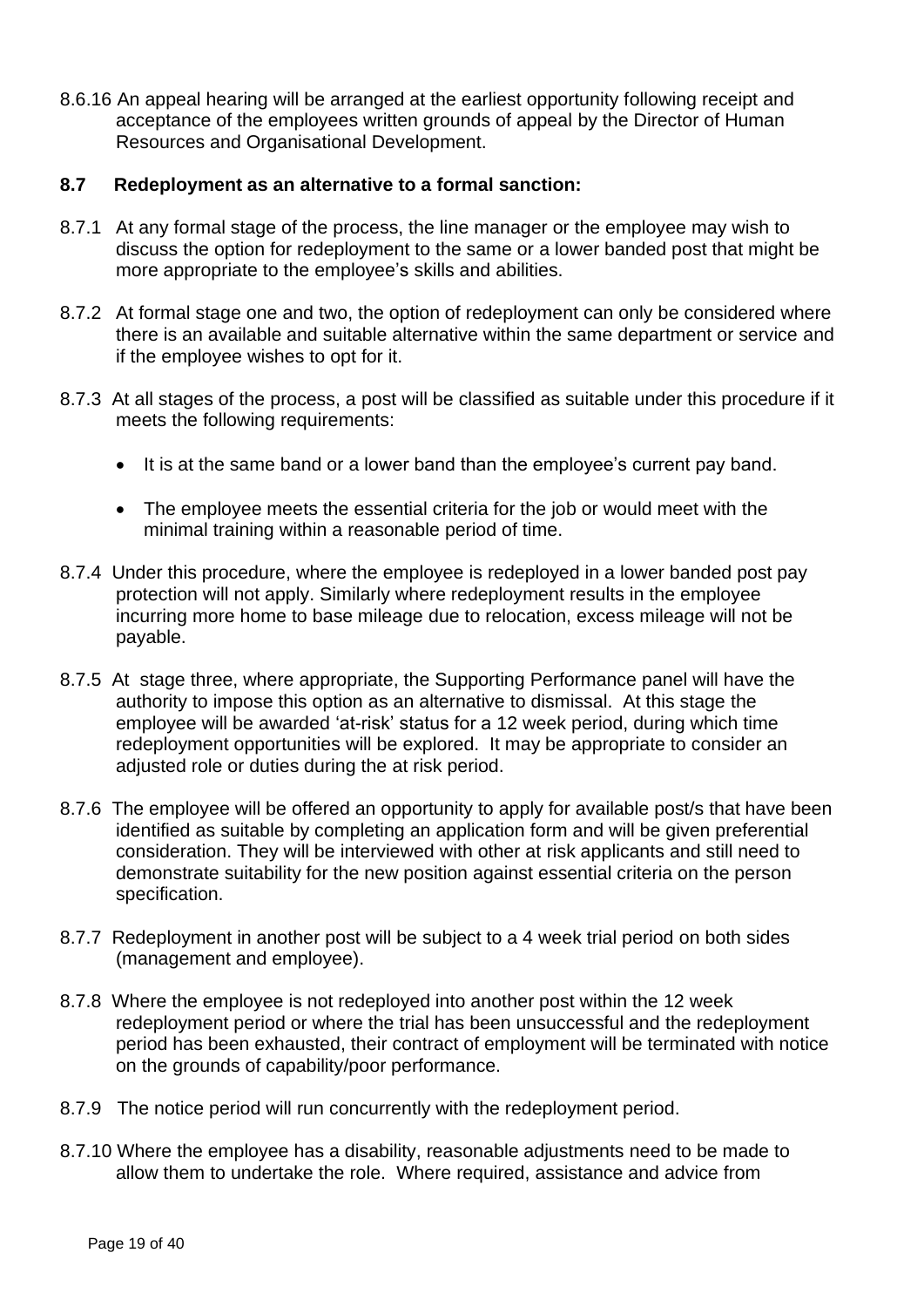agencies/professionals such as Occupational Health or Disability Employment Advisors should be sought on this matter

#### **8.8 Procedure for Conducting the Appeal Hearing**

The Appeal will be heard by a panel as outlined in appendix 2.

- 8.8.1 An Appeal Hearing is not designed to re-hear the case but to examine the grounds of appeal. The employee must be specific about the grounds of appeal; these will effectively form the agenda for the hearing. Appeals can be raised on one of the following grounds:
	- The procedure a failure to follow the procedure had a material effect on the decision.
	- The decision the evidence did not support the conclusion reached.
	- The penalty was too severe given the circumstances of the case.
	- New evidence which has genuinely come to light since the meeting at which the action was taken.
- 8.8.2 No person previously involved in the decision or handling of the case should sit on the appeal panel.
- 8.8.3 The employee will have a right to be represented by either their staff side representative or a work colleague. There is no right to legal representation at appeal hearing.
- 8.8.4 Appeals should be heard without undue delay.
- 8.8.5 The appeal hearing will be conducted in a similar manner to a Supporting Performance hearing. Appendix 2 of this procedure sets out the running order for an appeal hearing.
- 8.8.6 Appeal hearings will be recorded digitally. A copy of the digital recording will be kept securely in HR and made available for either party to listen to upon request. Digital recordings will only be transcribed if a complaint has been made to the tribunal.
- 8.8.7 The notification of date of the appeal hearing, employee's appeal statement other supporting documents should be sent to the management representation at least 10 working days before the date of the hearing to enable them to formulate a response.
- 8.8.8 At least 5 working days before the appeal hearing, all parties will be provided with copies of all documents including notification of the date, time and venue of the appeal hearing, the employee's grounds for appeal, their appeal statement, management response to the employee's appeal, employee and witness statements and any other documents submitted by the employee and management in support of their case.
- 8.8.9 The employee will be advised of his/her right to accompanied by their staff side representative or a work colleague. There is no right to legal representation at the appeal hearings.
- 8.8.10 Where the appeal is against first and final written warnings, the line manager will represent the management side at the appeal hearing. Where necessary HR support can be sought in presentation of the management case.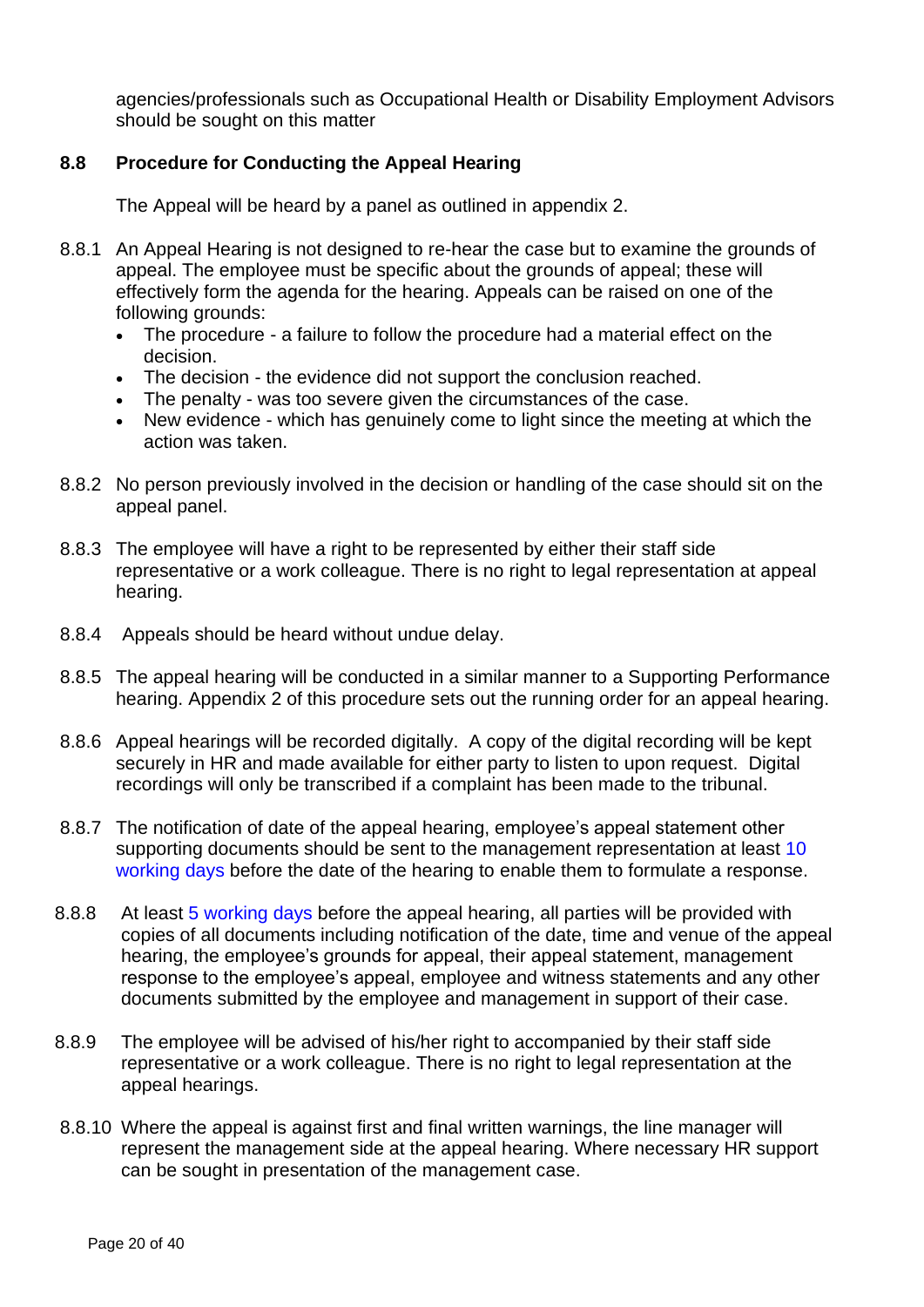- 8.8.11 Where the appeal is against dismissal, the chair of the original disciplinary panel will normally represent the management side. Where necessary HR support can be sought in presentation of the management case.
- 8.8.12 The employee will have an opportunity to call any witnesses. The management side will also have the opportunity to call witnesses. Both parties and the panel will be able to ask questions.
- 8.8.13 Both the employee and management will be responsible for arranging their own witnesses to attend the hearing.
- 8.8.14 The appeal panel will have the opportunity to question witnesses and both parties.
- 8.8.15 Upon reaching a decision the chair of the appeal panel will deliver the decision to both parties at the hearing. The decision will be confirmed in writing to the employee no later than 5 working days from the date of the hearing.
- 8.8.16 There may be occasions when a decision cannot be reached on the concluding day of the hearing. In these instances, the parties will be notified of the decision in writing.
- 8.8.17 The possible outcomes of the appeal are:
	- 1. Uphold the original decision in its entirety  $-$  i.e. no change
	- 2. Uphold the original decision in terms of the warning but issue a new development plan
	- 3. Uphold the appeal i.e. revoke the original decision and replace it with the following:
		- issue a lower level warning with or without an action plan for improvement in performance
		- no formal action to be taken with or without an action plan for improvement in performance
	- 8.8.18 Where the appeal against termination is upheld, the employee's employment will be reinstated from the date of dismissal, continuity of service will be maintained and payment of any back pay due will be made.
	- 8.8.19 There will be no further right of appeal available open to the employee within the Trust.

#### **9.0 Other Areas:**

#### **9.1 Postponement of Supporting Performance meetings**

- 9.1.1 Where the name of the employee's staff organisation/representative is known, supporting performance meetings should be arranged at a date and time when they are available to attend. All parties should make efforts to avoid unreasonable delay when arranging a mutually convenient date and time for the meeting.
- 9.1.2 If the individual or their representative is unable to attend a scheduled meeting s/he may request one postponement, provided the request for postponement is made on reasonable grounds. The meeting will be rescheduled as soon as possible ideally held within 5 working days of the original date. The Trust will be under no obligation to allow further postponements.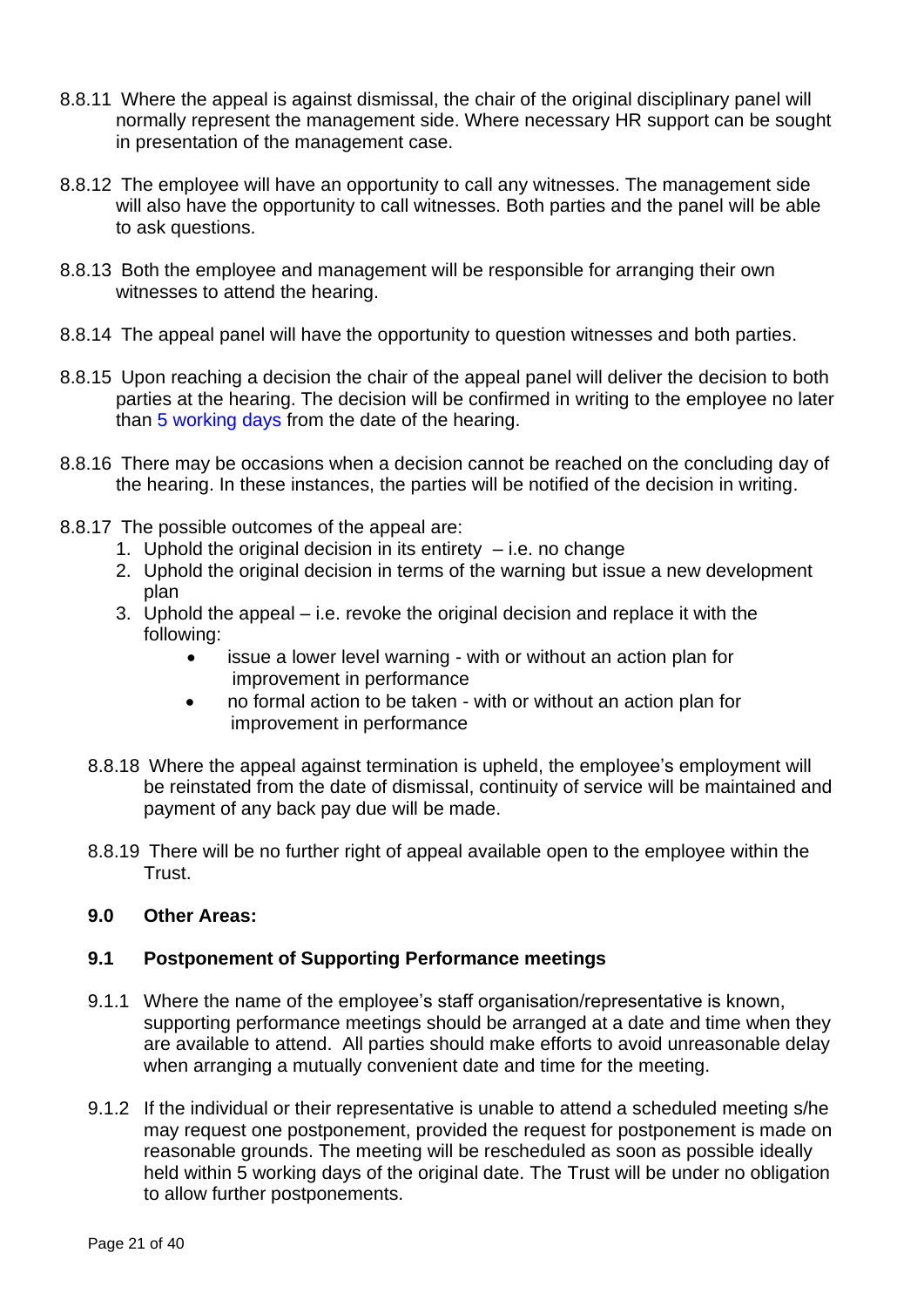#### **9.2 Supporting Performance of Staff Side Representative**

9.2.1 In cases where formal action is being considered with regard to an accredited representative of a recognised trade union or professional organisation, the manager will seek to discuss the details with an official of the organisation concerned in advance, provided they have received permission from the employee to do so.

#### **9.3 Complaints/Grievances during the Supporting Performance Policy and Procedure Process**

- 9.3.1 Where an employee raises a grievance during the Supporting Performance process, which is about the application of this procedure or another related matter, then the Supporting Performance procedure may be temporarily suspended in order to deal with the grievance. Where the grievance and Supporting Performance cases are related, it may be appropriate to deal with both issues concurrently.
- 9.3.2 Where the recommendation is that a full investigation should be carried out into the employee's complaint, the Trust will have two options:
	- Either to suspend the Supporting Performance process altogether until the complaint has been investigated; or
	- To allocate the responsibility of the employee's Supporting Performance process to another manager whilst the complaint is being investigated.
- 9.3.3 If an investigation concludes that the grievance or complaint was groundless and raised with the intention of avoiding or ending action being taken by the manager to bring about the necessary improvements, consideration will be given as to whether disciplinary action should be taken against the employee on grounds of misconduct.

#### **9.4 Referral to other agencies including Statutory/Regulatory Bodies**

- 9.4.1 LPT is under an obligation, and will*,* report as required by law to the relevant regulatory professional bodies and the statutory body the Disclosure and Barring Service any serious act of misconduct following advice from the appropriate professional lead.
- 9.4.2 The Disclosure and Barring Service in December 2012 replaced the Independent Safeguarding Authority, and is now the organisation responsible for making barring decisions on individuals who may currently work or seek to work in regulated activity with vulnerable groups including children.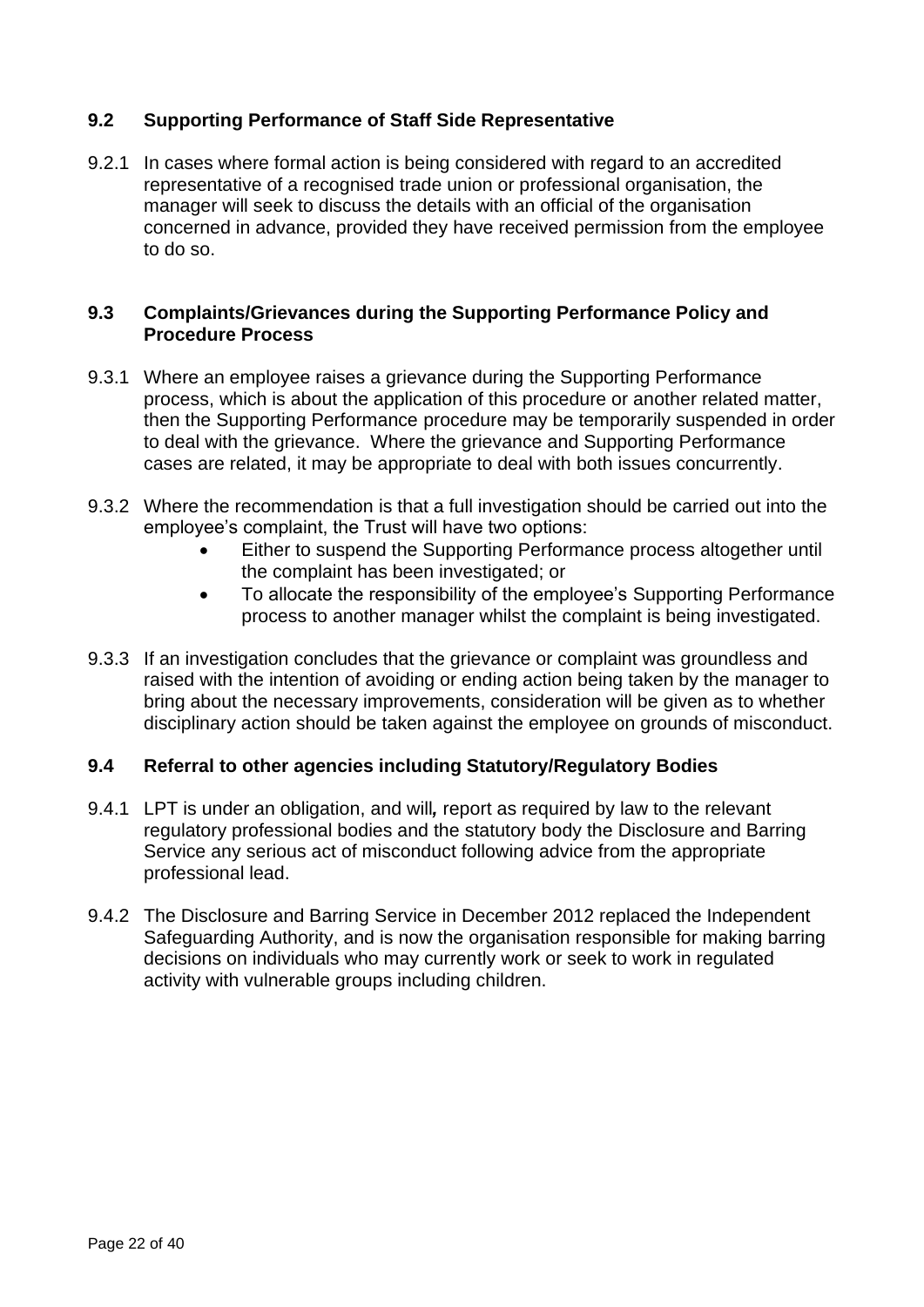#### **10.0 Monitoring Compliance and Effectiveness**

| <b>Criteria</b>                                                                   | <b>Measurable</b>                                                                                                                                                                                        | <b>Frequency</b> | <b>Reporting</b><br>to        | <b>Action</b><br><b>Plan/Monitoring</b> |
|-----------------------------------------------------------------------------------|----------------------------------------------------------------------------------------------------------------------------------------------------------------------------------------------------------|------------------|-------------------------------|-----------------------------------------|
| Application<br>of this policy<br>to be<br>consistently<br>applied to all<br>staff | The total number of open<br>cases under this procedure<br>will be measured (this will be<br>broken down by the protected<br>characteristics as defined by<br>the Equality Act 2012.)<br>Included in IQPR | Monthly          | <b>Trust Board</b>            | Head of HR                              |
| Application<br>of this policy<br>to be<br>consistently<br>applied to all<br>staff | Data regarding Protected<br>Characteristics                                                                                                                                                              | Annual           | SWC and<br><b>Trust Board</b> | Head of HR                              |

#### **11.0 Due Regard**

- 11.1 The Trusts commitment to equality means that this policy has been screened in relation to paying due regard to the general duty of the Equality Act 2010 to eliminate unlawful discrimination, harassment, victimisation; advance equality of opportunity and foster good relations.
- 11.2 This is evidenced by for example in stages 1,2 and 3 of the procedure where it states that In exceptional circumstances only, with agreement with Human Resources/Staff side representatives, attempts will be made to identify any reasonable adjustments and/or additional measure of support; this may include a link worker/support worker.
- 11.3 Throughout this Supporting Performance process, all parties will Ensure that Dignity and Respect is adhered to at all times for all parties involved in the process and this should be evidenced to the support mechanisms available, in relation to reasonable adjustments i.e. information in a appropriate format, large print. Equality monitoring of employees under this procedure to ensure appropriate measures are put in place where necessary to alleviate identified adverse impact.
- 11.4 In addition to the examples highlighted above, equality monitoring of all relevant protected characteristics to which the policy applies will be undertaken as required. Robust actions to reduce, mitigate and where possible remove any adverse impact will be agreed and effectively monitored.

#### **12.0 Dissemination and Implementation**

- 12.1 The policy is approved by the Leicestershire Partnership NHS Trust Workforce and OD Committee and is accepted as a Trust wide policy. This policy will be disseminated immediately throughout the Trust following ratification.
- 12.2 The dissemination and implementation process is:
	- Line-Managers will convey the contents of this policy to their staff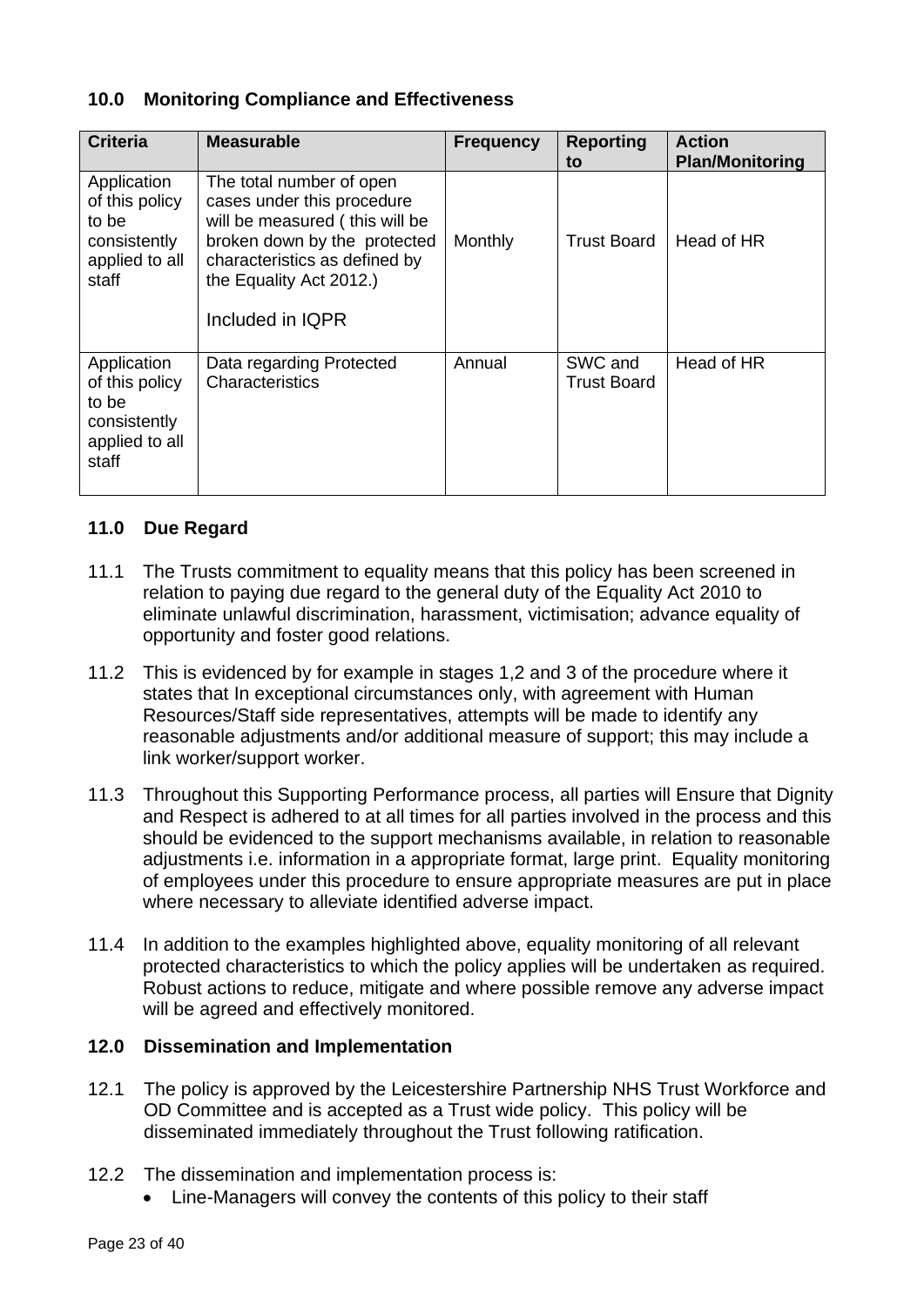- Staff will be made aware of this policy using existing staff newsletters and team briefings
- The policy will be published and made available on the Intranet

#### **13.0 Links to Standards/Performance Indicators**

| <b>TARGET/STANDARDS</b>                                                                                                                                                                                                                   | <b>KEY PERFORMANCE INDICATOR</b>                                                                                    |
|-------------------------------------------------------------------------------------------------------------------------------------------------------------------------------------------------------------------------------------------|---------------------------------------------------------------------------------------------------------------------|
| Care Quality Commission registration<br>standards (outcome 12) Requirements<br>relating to workers regulation (21) of the<br>Health & Social Care Act (2008)<br>(Regulated Activities Regulations 2010)<br><b>CQC</b> essential standards | That the trust maintains compliance with CQC<br>registration standards, this policy supports<br>outcome standard 12 |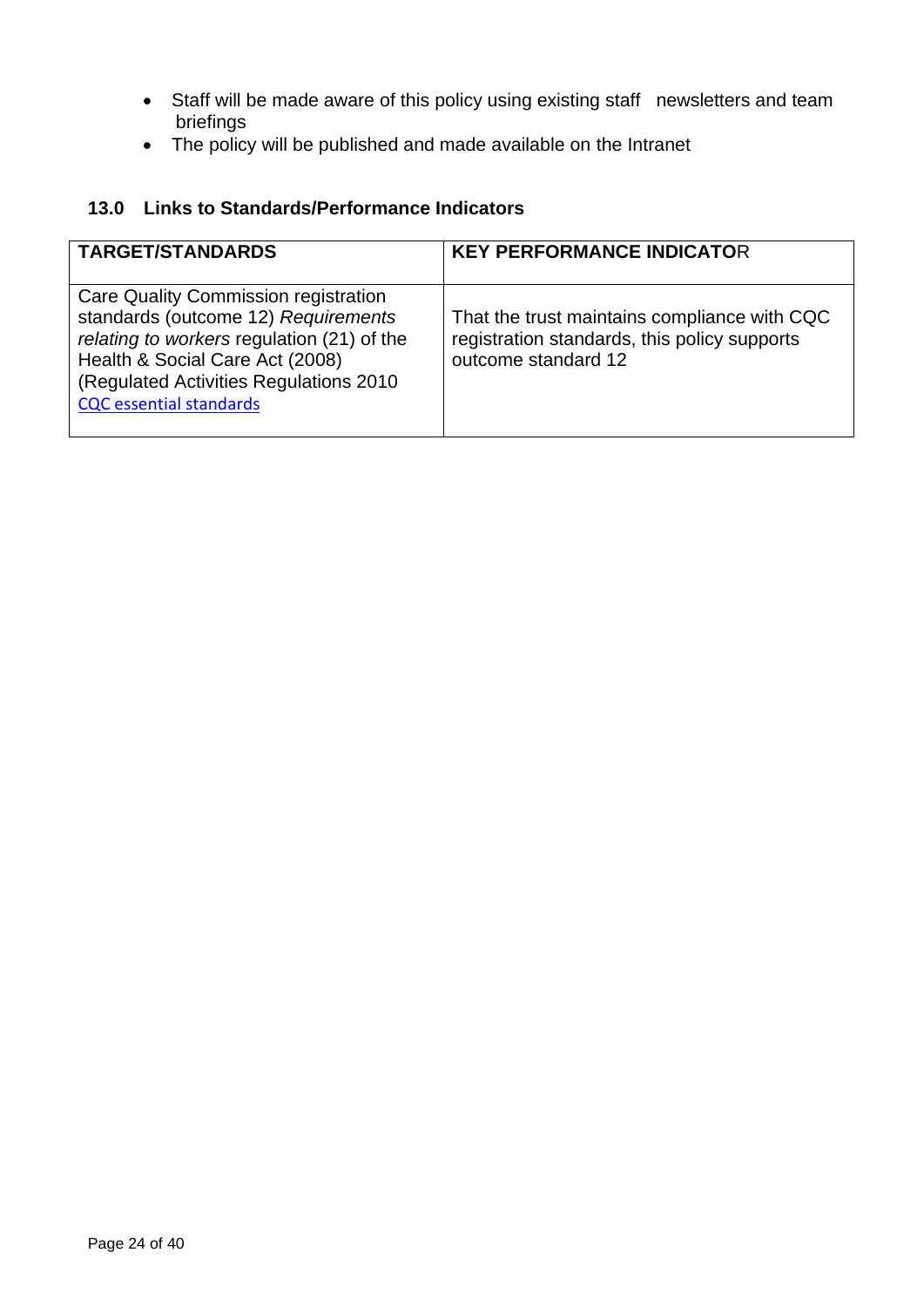#### **Appendix 1 Leicestershire Partnership NHS Trust Action plan for improvement in performance**

**Version/Date: .…..**

| <b>Employee Name:</b>                                                         | <b>Job Title:</b>                                                                |
|-------------------------------------------------------------------------------|----------------------------------------------------------------------------------|
| Name of line manager<br>setting up the action Plan:                           | <b>Name of Person setting</b><br>up the action plan:                             |
| Date informal / formal*<br>action plan agreed:<br>(*Delete as appropriate)    | Date of review of informal / formal*<br>action plan:<br>(*Delete as appropriate) |
| <b>Increment date:</b>                                                        | <b>Appraisal date:</b>                                                           |
| (If increment date is during monitoring period will be deferred to next year) |                                                                                  |

| Areas of concern<br>identified from the<br>job description/KSF<br>outline/appraisal | <b>Examples/evidence</b><br>of substandard work<br>carried out by the<br>employee | Period/date of<br>the evidence | <b>Objectives to</b><br>improve performance<br>concerns | <b>Support required</b><br>to fulfil the gap/s<br>identified (i.e.<br>training,<br>shadowing etc.) | How the<br>performance<br>will be<br>measured | <b>Timescale</b><br>for review | Objective<br>met/partially<br>met/ not met<br>$(Red - not$<br>met/ Amber -<br>partially met/<br>Green - met) |
|-------------------------------------------------------------------------------------|-----------------------------------------------------------------------------------|--------------------------------|---------------------------------------------------------|----------------------------------------------------------------------------------------------------|-----------------------------------------------|--------------------------------|--------------------------------------------------------------------------------------------------------------|
|                                                                                     |                                                                                   |                                |                                                         |                                                                                                    |                                               |                                |                                                                                                              |
|                                                                                     |                                                                                   |                                |                                                         |                                                                                                    |                                               |                                |                                                                                                              |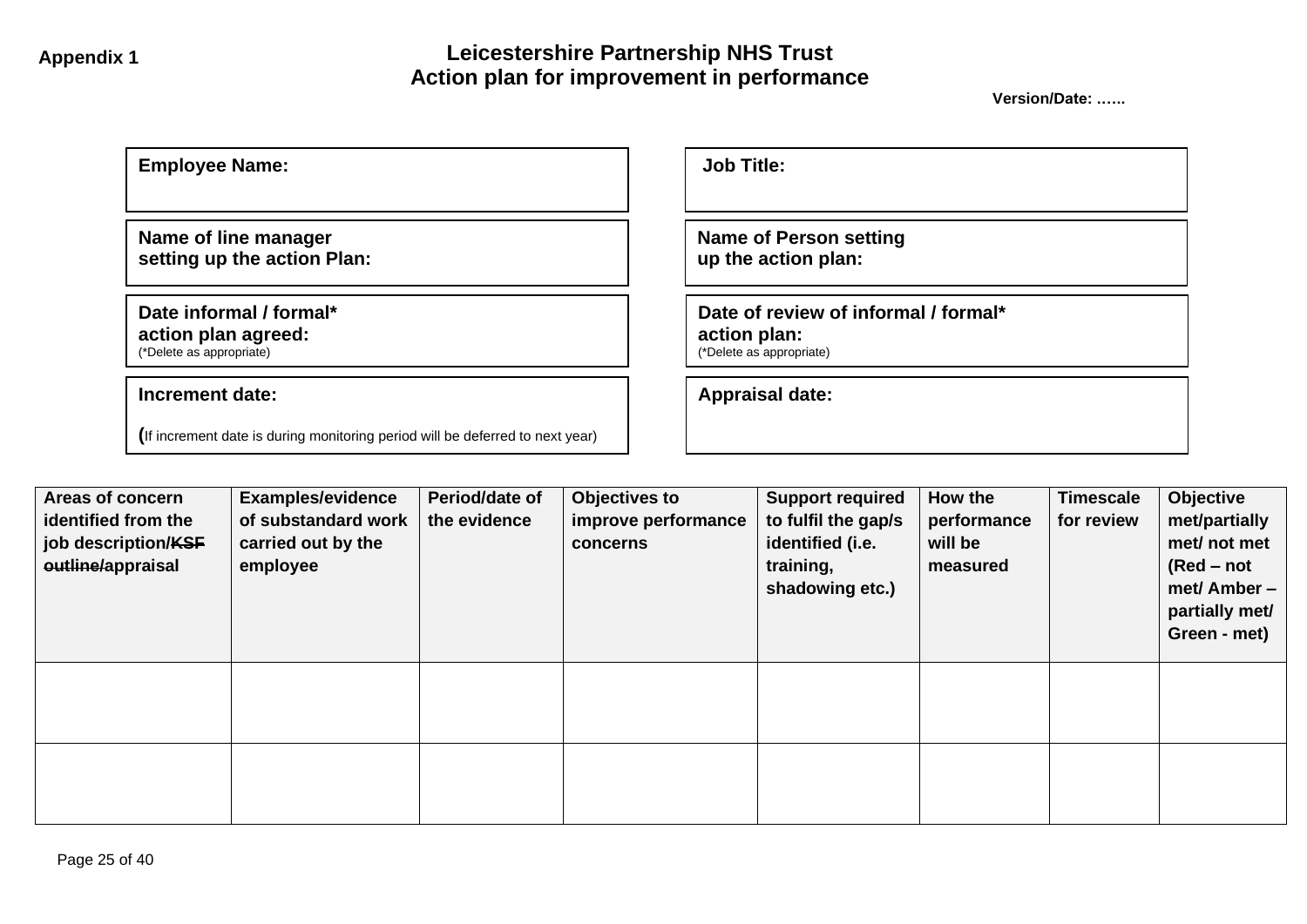Signature (employee) …………………………………… Date: …………………….

Signature (line manager/person setting up the plan) …………………………………………………………………………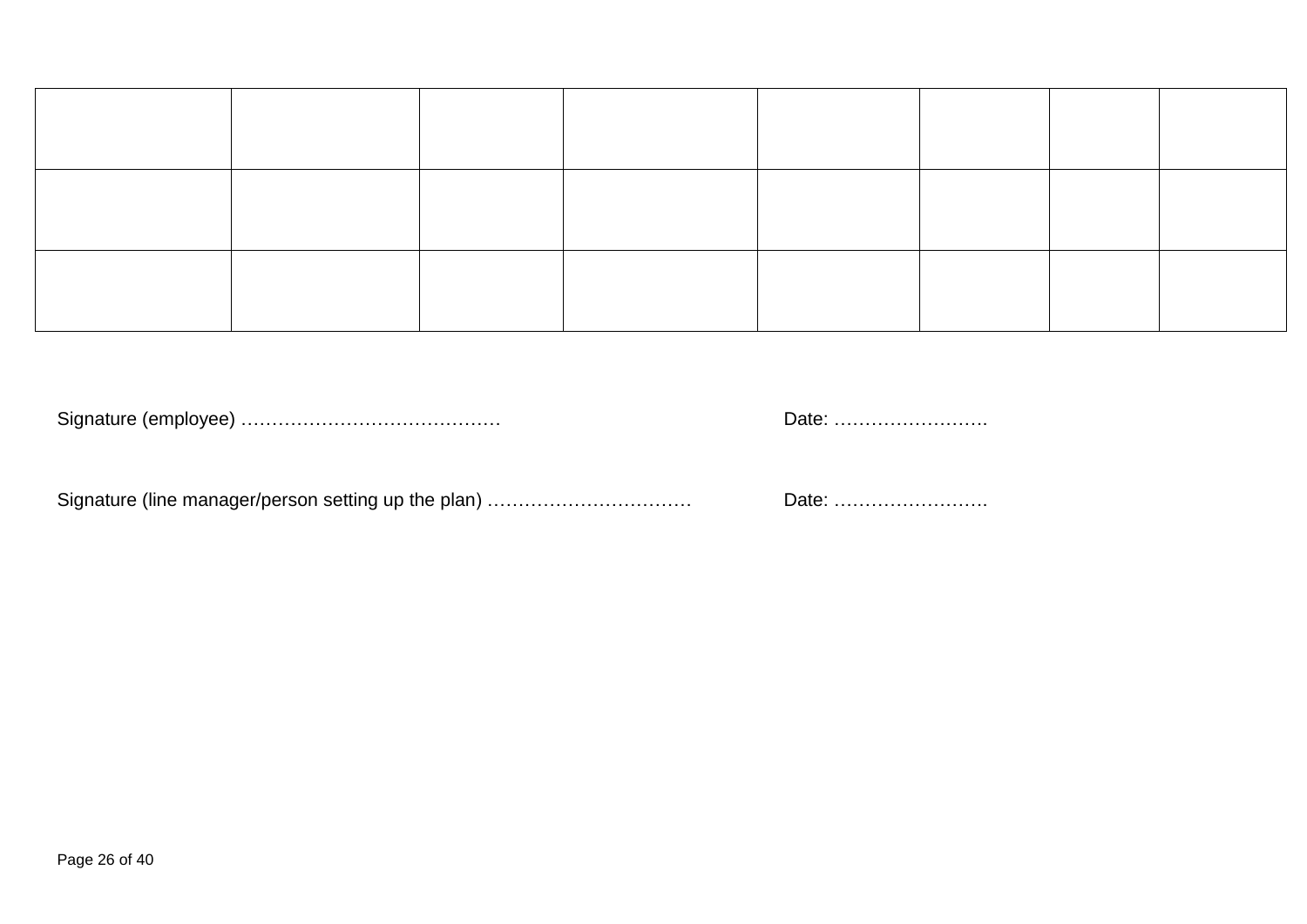#### **Appendix 2 Flowchart of Supporting Performance Stages**



Confirm all stages in

 $\blacksquare$ 

**Stage 3 Panel Hearing**  Where poor performance persists the case will be considered by an independent panel Possible Outcomes 1) Dismissal

- 2) Extension of monitoring period for an agreed period
- 3) Employee redeployment by the panel as alternative to dismissal

#### **Informal Stage**

- Raise the concern in supervision and document the discussion
- Clearly set out your expectations
- Identify if there is a training need
- Agree an action plan and monitor progress

mitigation

Possible Outcomes:

• Allow reasonable time for the concerns to be addressed and rectified

**Stage 2**

Where poor performance persists review the action plan & consider any

1) Final Written Warning and

2) Extension of monitoring period 3) Employee asks for redeployment as alternative to the warning

for an agreed period

further monitoring of action plan



**If concerns are addressed continue to monitor as normal, if not progress to the formal stage**



**HR will be attendance and there is the right to representation at all formal stages**

#### **Stage 1**

Review the action plan and consider any mitigation

Possible Outcomes:

- 1) First written warning and further monitoring of action plan for an agreed period
- 2) Extension of monitoring period
- 3) Employee asks for redeployment as alternative to the warning

#### **Employee has right to appeal at all stages of the formal procedure**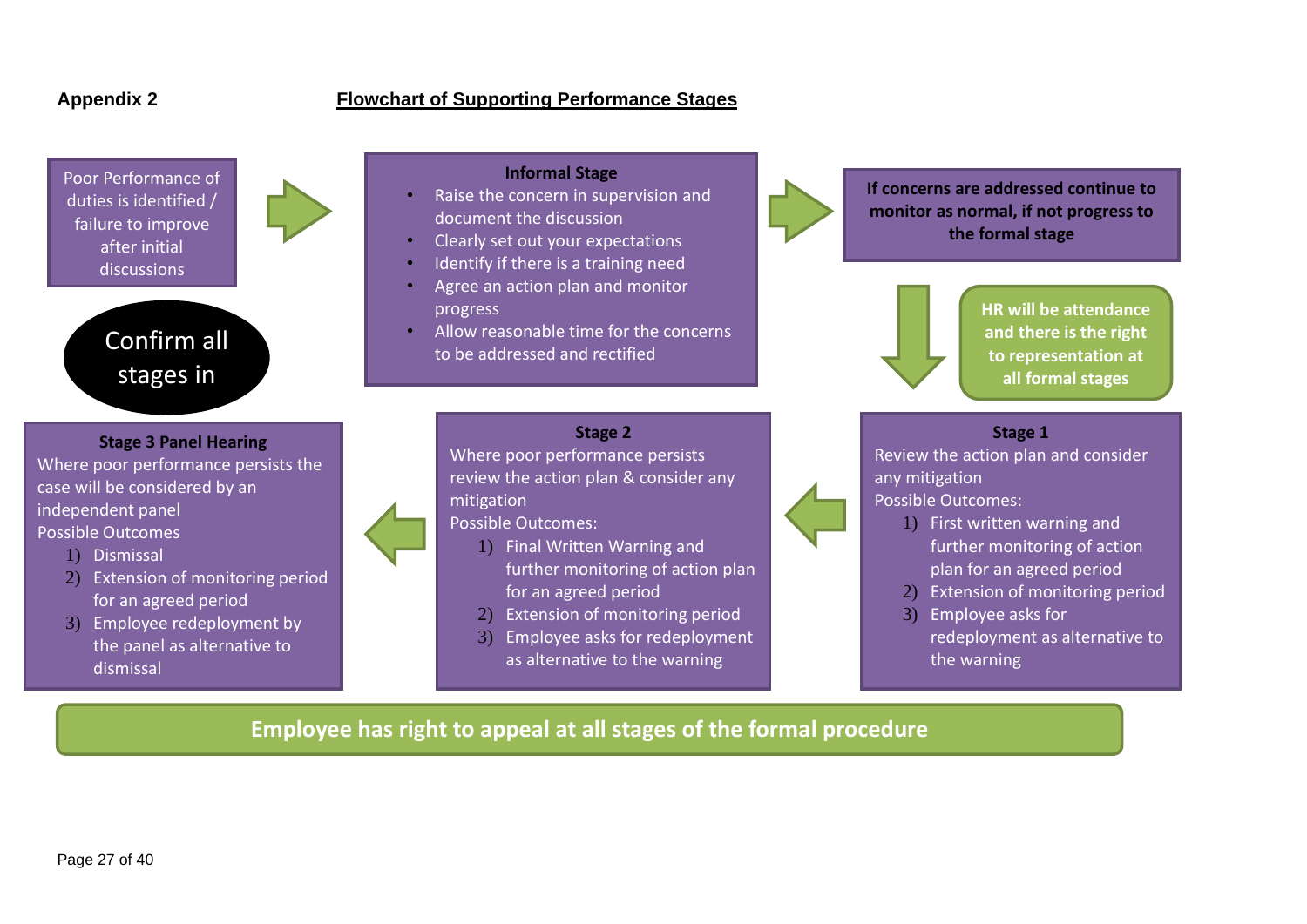| anu Froceuure<br><b>Category</b><br>of Staff | <b>First and Final Written</b><br>Warnings                                                                                                      | <b>Appeal against First</b><br>and Final Written<br>Warnings                                                                                                                                                                                     | <b>Dismissal</b>                                                                                                                                                        | <b>Appeal against</b><br><b>Dismissal</b>                                                                                                                          |
|----------------------------------------------|-------------------------------------------------------------------------------------------------------------------------------------------------|--------------------------------------------------------------------------------------------------------------------------------------------------------------------------------------------------------------------------------------------------|-------------------------------------------------------------------------------------------------------------------------------------------------------------------------|--------------------------------------------------------------------------------------------------------------------------------------------------------------------|
| Chief<br>Executive                           | Panel of 3 comprising:<br>Chairman of the<br>Trust<br>Non-Executive<br>$\bullet$<br><b>Director</b><br><b>HR</b><br>$\bullet$<br>Representative | *** Panel of 3<br>comprising:<br>Chairman from<br>$\bullet$<br>another NHS Trust<br>Non-Executive<br>$\bullet$<br>Director<br><b>HR Representative</b><br>$\bullet$                                                                              | Panel of 3<br>comprising:<br>• Chairman of the<br>Trust<br>• Non-Executive<br>Director<br>• HR Representative                                                           | *** Panel of 3<br>comprising:<br>Chairman from<br>another NHS Trust<br>Non-Executive<br>$\bullet$<br>Director<br>Senior HR<br>Representative                       |
| Executive<br><b>Directors</b>                | Panel of 2 comprising:<br>Chief Executive and HR<br>Representative                                                                              | *** Panel of 3<br>comprising:<br>Chairman<br>$\bullet$<br>Non-Executive<br>$\bullet$<br>Director<br><b>HR Representative</b><br>$\bullet$                                                                                                        | Panel of 3<br>comprising:<br>• Chairman<br>• Non-Executive<br><b>Director</b><br>• HR Representative                                                                    | *** Panel of 3<br>comprising:<br>• Chief Executive or<br>Chairman from<br>another NHS Trust<br>• Non-Executive<br><b>Director</b><br>• Senior HR<br>Representative |
| Staff at<br>Band 8c or<br>above              | Panel of 2 or 3<br>(See Note 4)<br>comprising:<br>Line Manager and HR<br>Representative                                                         | *** Panel of 2 or 3 (See<br>Note 4)<br>comprising:<br>Manager above and<br>next in line to the<br>manager who issued<br>the warning and<br>Manager or<br>professional lead (if<br>relevant to the case)<br><b>HR Representative</b><br>$\bullet$ | Panel of 3 (See Note<br>5)<br>comprising:<br>• Director<br>Manager or<br>Professional lead (if<br>relevant to the<br>case)<br>• HR Representative                       | *** Panel of 3<br>comprising:<br>• Non-Executive<br><b>Director</b><br>• Director<br>• Senior HR<br>Representative                                                 |
| All Other<br>Employees<br>$***$              | Panel of 2 or 3<br>(See Note 4)<br>comprising:<br>Line Manager and HR<br>Representative                                                         | *** Panel of 2 or 3 (See<br>Note 4)<br>comprising:<br>• Manager above and<br>next in line to the<br>manager who issued<br>the warning<br>Manager or<br>$\bullet$<br>Professional lead (if<br>relevant to the case)<br><b>HR Representative</b>   | Panel of 3 (See Note<br>5)<br>comprising:<br>• Director or Head of<br>Service<br>Manager or<br>Professional lead (if<br>relevant to the<br>case)<br>• HR Representative | *** Panel of 3<br>comprising:<br>• Director or Head of<br>Service<br>• Manager at Band 8c<br>or above<br>• Senior HR<br>Representative                             |

**Levels of Authority for Formal Action to be taken under within Supporting Performance Policy and Procedure**

N.B\*\* for medical staff, the panel composition will be in line with the requirements under "Maintaining High Professional Standards in the Modern NHS" framework.

\*\*\* For all appeals none of the panel should have been previously involved at any level or be from the same service.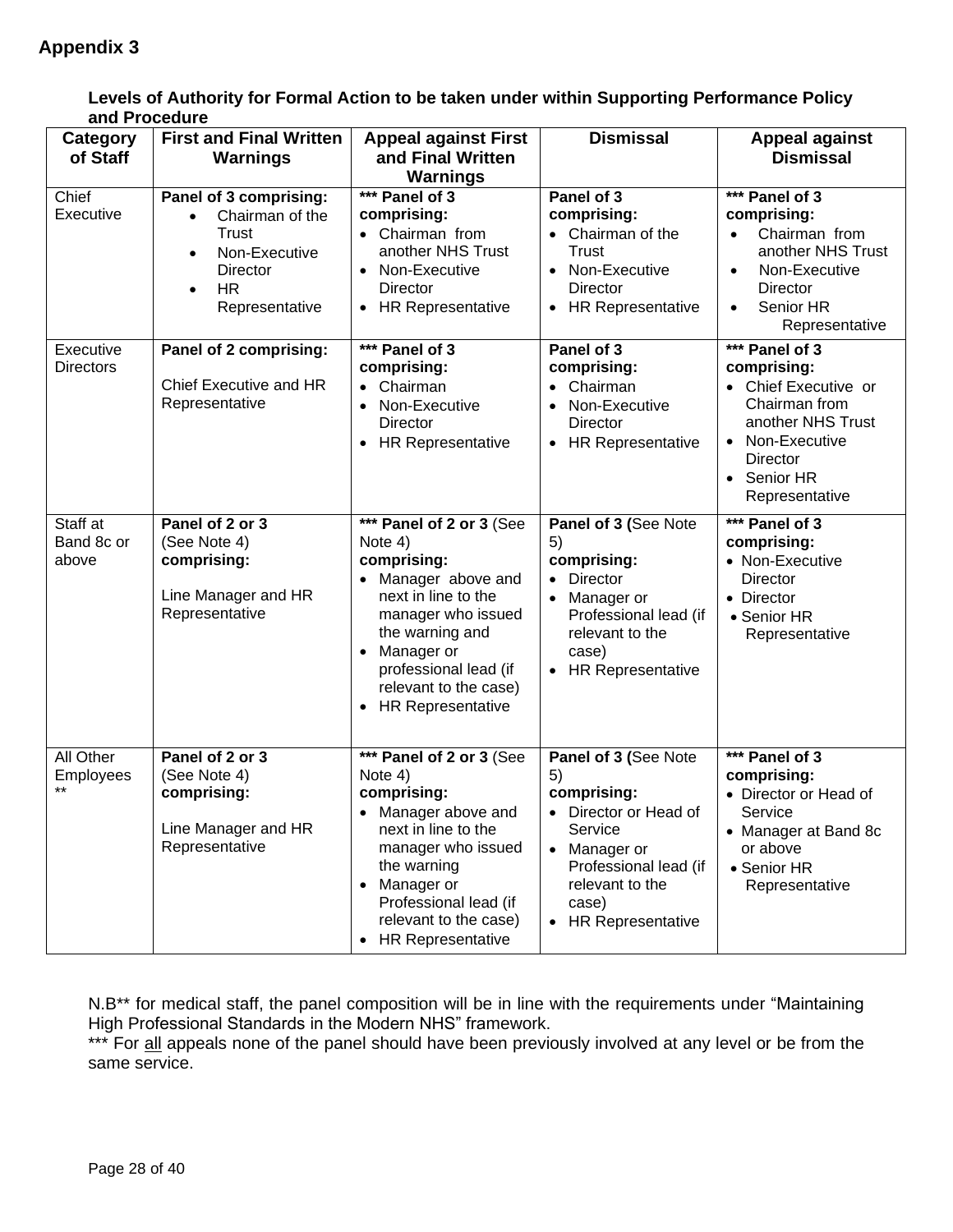#### **Stage 3 Panel Hearing**

Notes:

- 1. The panel should be independent (not previously involved in the case) However in some circumstances an outcome of a stage 3 panel may be to arrange to re-convene the same panel at stage 3.
- 2. Where appropriate, actions may be delegated to designated officers
- 3. For Supporting Performance hearings involving registered professionals, the panel will normally include a professional from the relevant discipline.
- 4. Managers can not dismiss direct reports.

5. Where the panel does not include a representative from Human Resources, the panel will have access to Senior HR advice as required.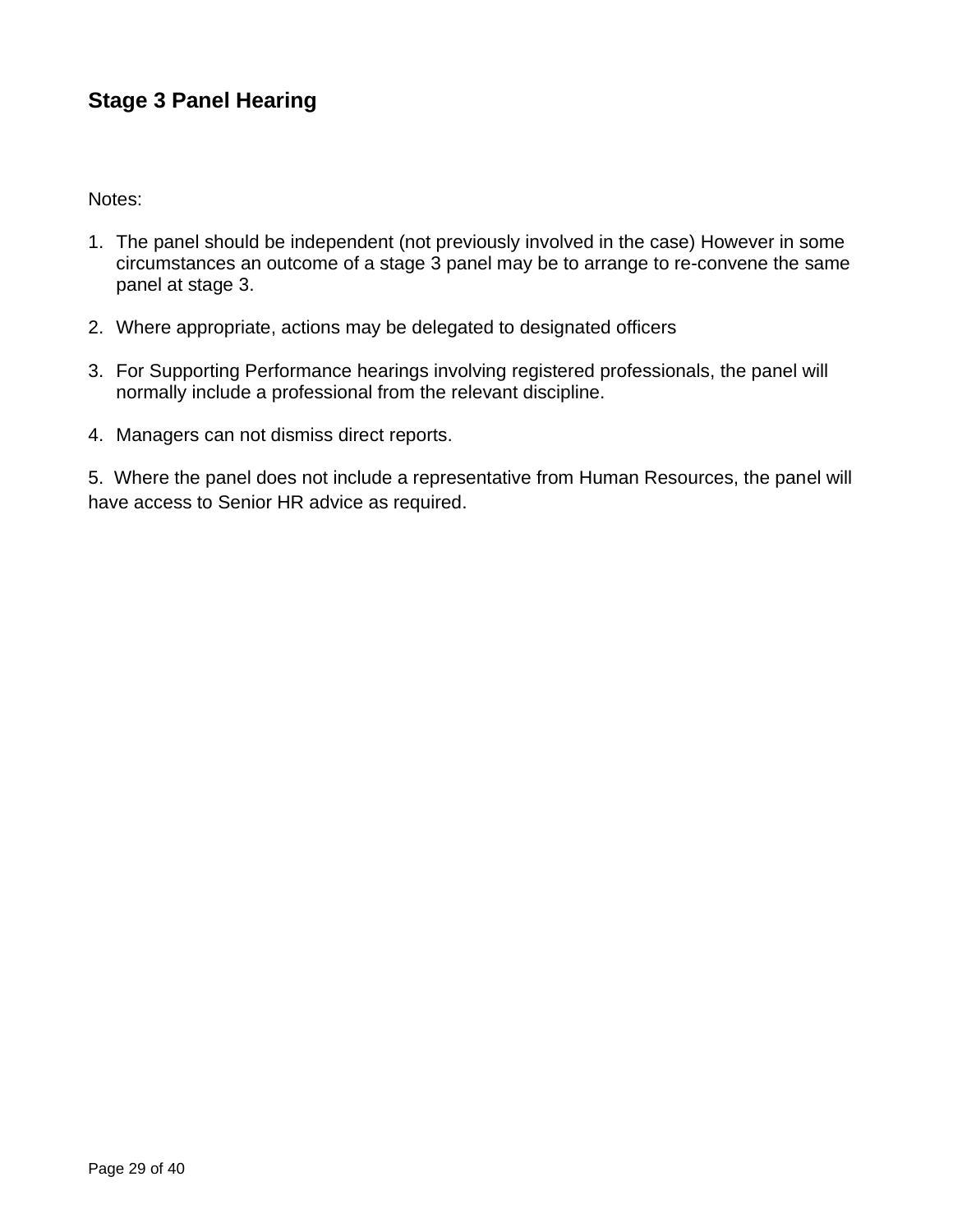#### **Appendix 4 - Formal Supporting Performance Hearing flowchart**



side will not be present), including any additional actions (i.e. NMC or DBS referral). Every effort will be made to deliver the outcome on the day of the hearing, where this is not possible the decision may be given over the phone/MS Teams (to be agreed with employee)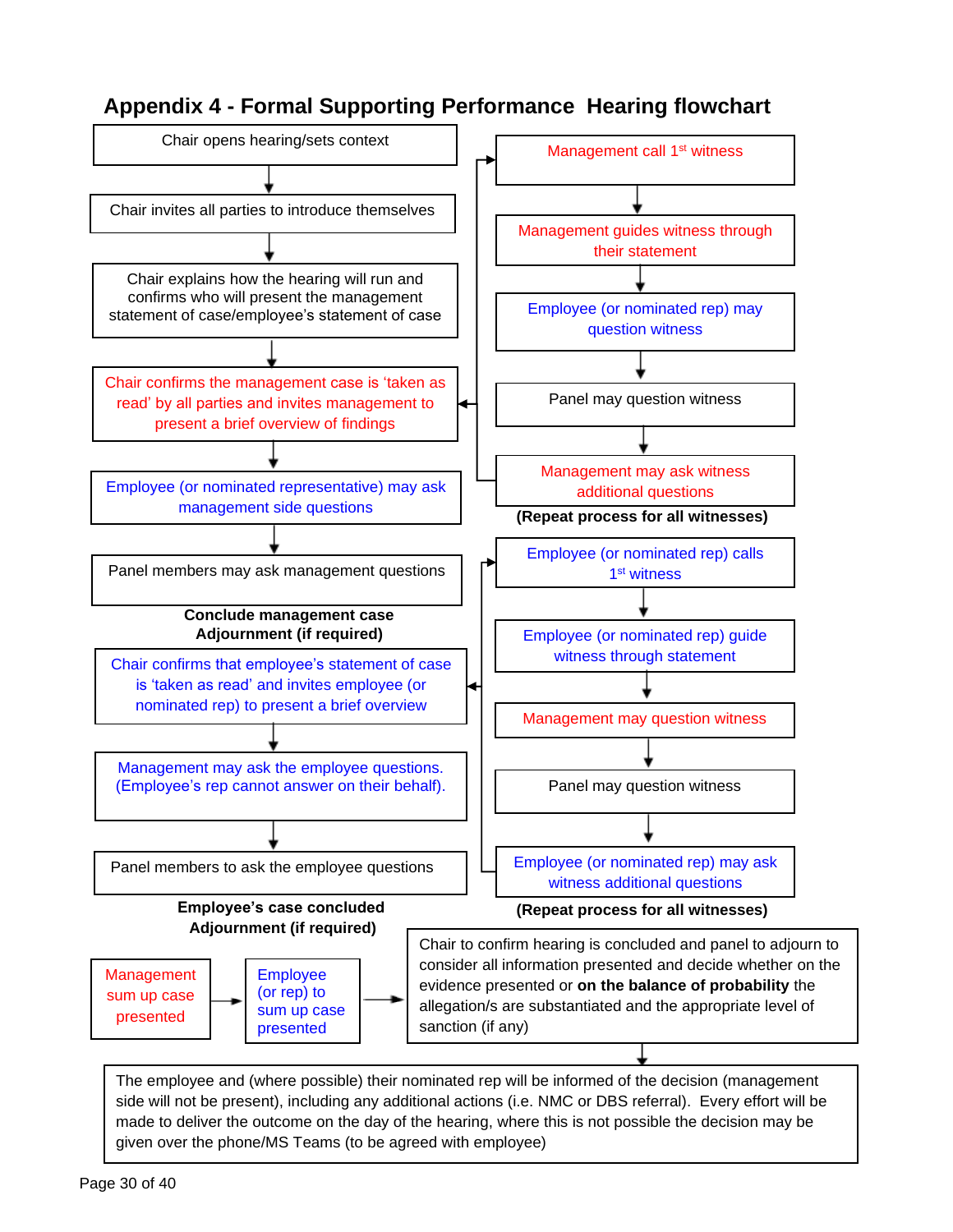#### **Appendix 5 - Flowchart to show how Formal Appeal Hearing will be run**

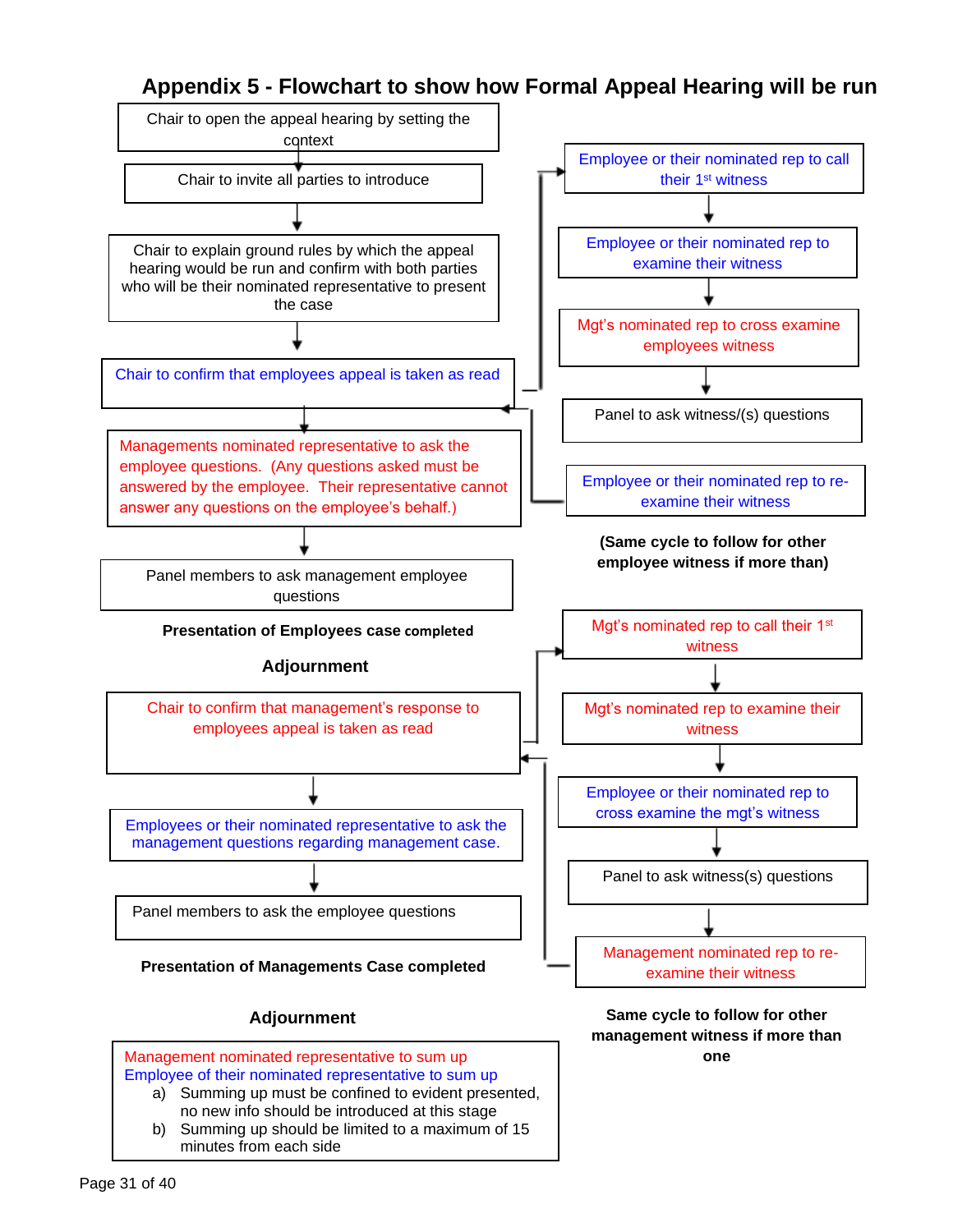#### **Flowchart to show how the Appeal Hearing will be run**

#### **Adjournment for the appeal panel to reach a decision**

The appeal panel will consider the appropriateness of the original decision made, based upon the information that was available to the original disciplinary panel. In doing so the panel will need to determine:

- a) whether in the circumstances the sanction applied was appropriate given the evidence presented, and in consideration of any mitigation that was presented
- b) Where the ground of appeal is procedural failure, the panel will also consider if there was any failure to follow the procedure that may have had a material effect on the original decision

The possible outcomes of the appeal hearing are as follows:

- Uphold the original decision in its entirety  $-$  i.e. no change
- uphold the original decision in terms of the warning however issue a new development plan
- Uphold the appeal i.e. revoke the original decision and replace it with the following:
	- issue a lower level warning with or without a development plan
	- no formal action to be taken with or without a development plan

Where the appeal against dismissal is upheld the employee's employment will be reinstated from the date of dismissal and continuity of service will be maintained.

#### **Hearing to reconvene**

- Chair of the appeal panel will deliver the decision
- The decision will be confirmed in writing

**The appeal panel's decision will be final and there will be no further right of appeal to the employee within the Trust unless where the case has been referred to a rehearing in which case the employee will have the right to appeal against the decision made by the new panel.**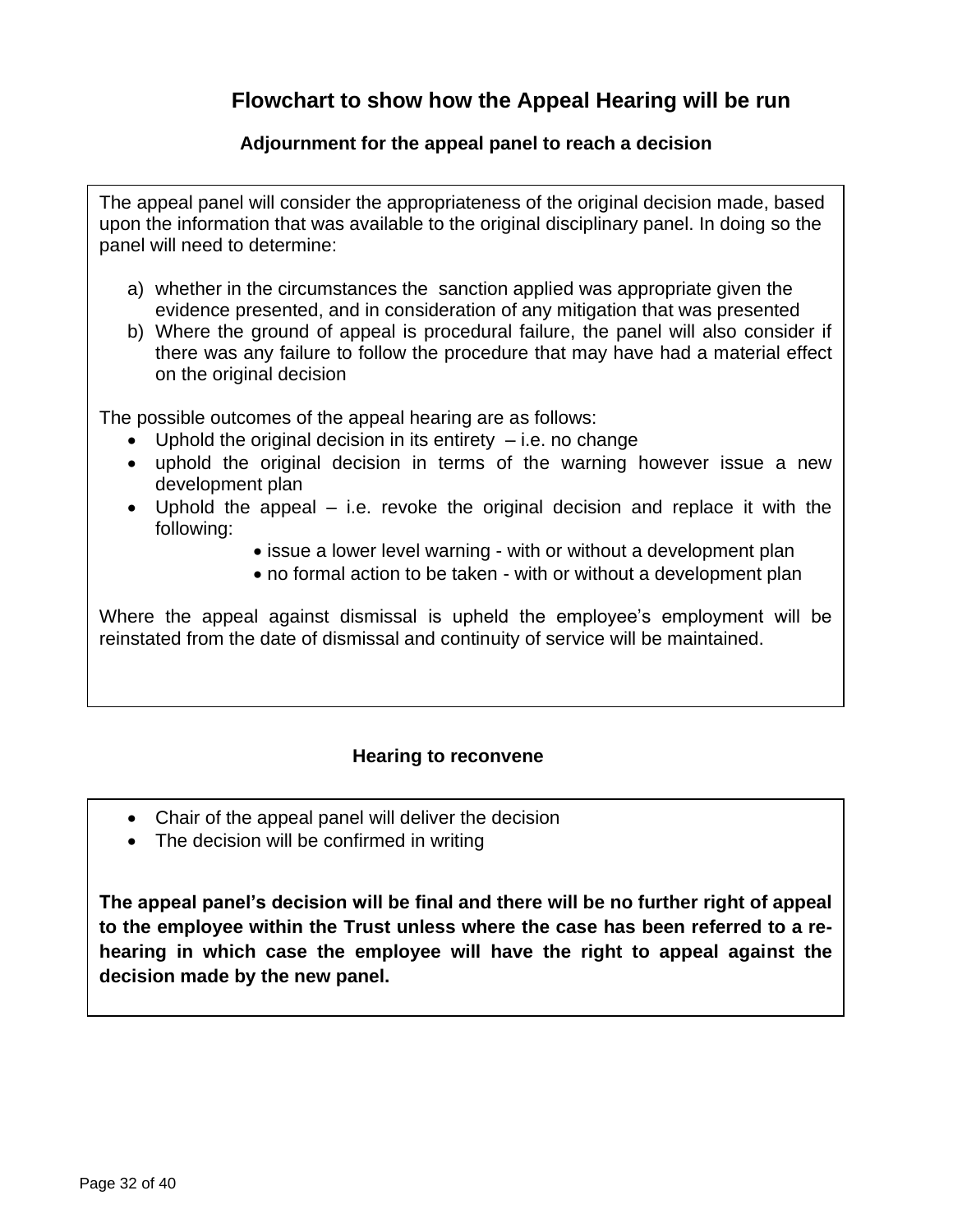#### **Due Regard Screening Template**

| <b>Section 1</b>                                                      |                                             |  |
|-----------------------------------------------------------------------|---------------------------------------------|--|
| Name of activity/proposal                                             | Supporting Performance Policy and Procedure |  |
| <b>Date Screening commenced</b>                                       | 4/3/22                                      |  |
| Directorate / Service carrying out the                                | <b>Human Resources</b>                      |  |
| <b>Assessment</b>                                                     |                                             |  |
| Name and role of person undertaking                                   | Sarah Tyers, Senior HR Advisor              |  |
| this Due Regard (Equality Analysis)                                   |                                             |  |
| Give an overview of the aims, objectives and purpose of the proposal: |                                             |  |
|                                                                       |                                             |  |

#### **Aims**

The policy sets out the Trust's approach to managing poor performance and is designed to ensure that employees are aware of the need to maintain the high standards of performance required by the Trust. The procedure outlines the consequences of poor performance.

One of the primary aims of the procedure is to encourage a permanent improvement in the employee's work performance. It is also designed to ensure that employees are treated equitably, fairly and consistently.

#### **Objectives**

To support managers managing poor performance in a constructive and consistent manner whilst supporting staff in being able to make permanent improvements in performance.

#### **Intended Outcomes**

Application of this procedure is designed to assist where poor performance is due to a lack of ability or skill and to provide a supportive environment in which such issues can be addressed constructively in the interests of all parties.

| <b>Section 2</b>                 |                                                                                                                                                                                                                                                                                                                                                                 |
|----------------------------------|-----------------------------------------------------------------------------------------------------------------------------------------------------------------------------------------------------------------------------------------------------------------------------------------------------------------------------------------------------------------|
| <b>Protected Characteristic</b>  | If the proposal/s have a positive or negative impact<br>please give brief details                                                                                                                                                                                                                                                                               |
| Age                              |                                                                                                                                                                                                                                                                                                                                                                 |
| <b>Disability</b>                | Requirement to consider adjustments and support for<br>employees with a disability. Reference to Reasonable<br>Adjustment Policy for support to make required performance<br>improvements. The guidelines ensure all issues of poor<br>performance are managed consistently and fairly across the<br>Trust, with clear guidelines to be followed in every case. |
| Gender reassignment              |                                                                                                                                                                                                                                                                                                                                                                 |
| Marriage & Civil Partnership     |                                                                                                                                                                                                                                                                                                                                                                 |
| <b>Pregnancy &amp; Maternity</b> |                                                                                                                                                                                                                                                                                                                                                                 |
| Race                             |                                                                                                                                                                                                                                                                                                                                                                 |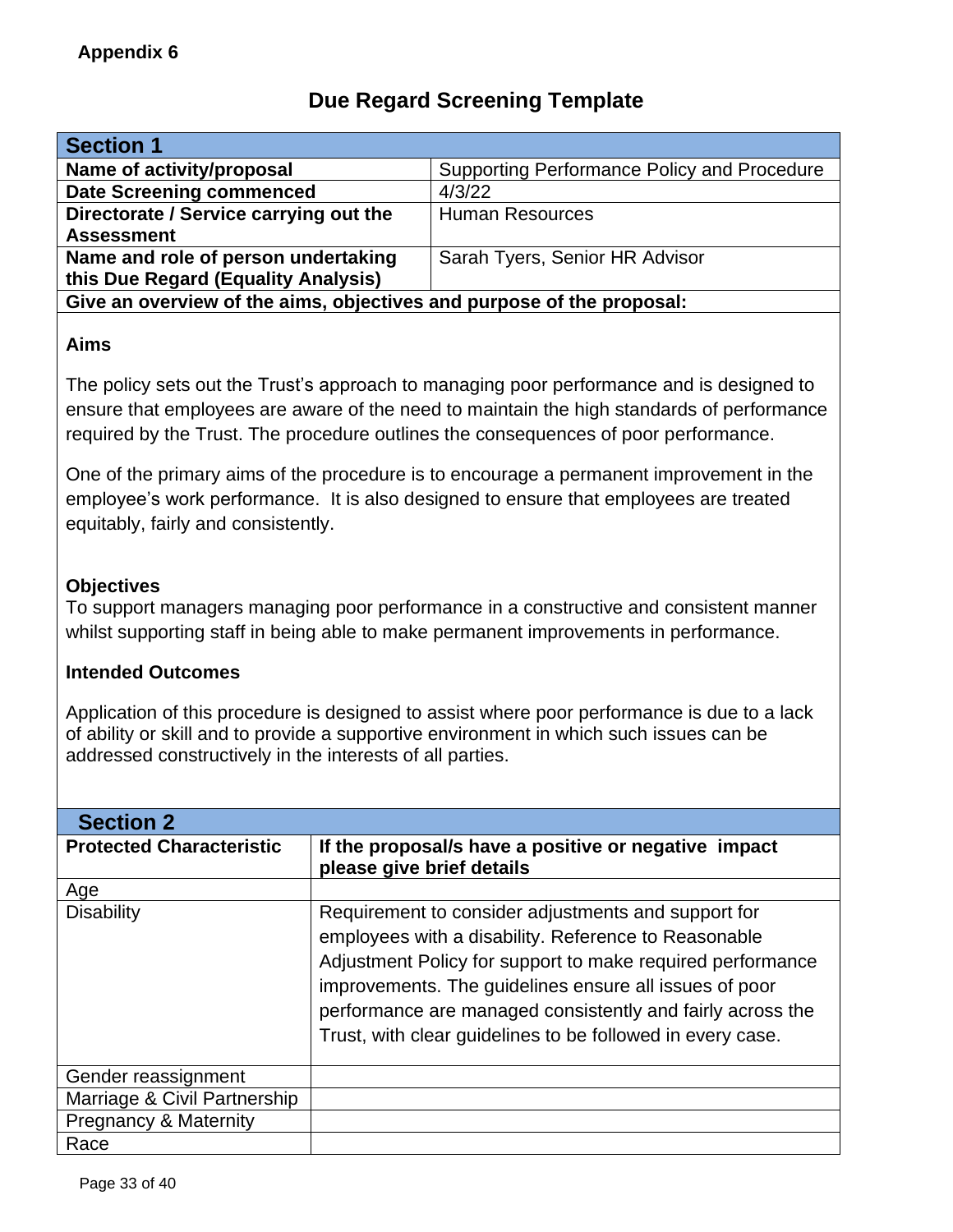| <b>Religion and Belief</b>                                                                                                                                                                                                                                                                                                                                                                                                                                                                  |                    |  |             |                            |  |
|---------------------------------------------------------------------------------------------------------------------------------------------------------------------------------------------------------------------------------------------------------------------------------------------------------------------------------------------------------------------------------------------------------------------------------------------------------------------------------------------|--------------------|--|-------------|----------------------------|--|
| Sex                                                                                                                                                                                                                                                                                                                                                                                                                                                                                         |                    |  |             |                            |  |
| <b>Sexual Orientation</b>                                                                                                                                                                                                                                                                                                                                                                                                                                                                   |                    |  |             |                            |  |
| Other equality groups?                                                                                                                                                                                                                                                                                                                                                                                                                                                                      |                    |  |             |                            |  |
| <b>Section 3</b>                                                                                                                                                                                                                                                                                                                                                                                                                                                                            |                    |  |             |                            |  |
| Does this activity propose major changes in terms of scale or significance for LPT?<br>For example, is there a clear indication that, although the proposal is minor it is likely<br>to have a major affect for people from an equality group/s? Please tick appropriate<br>box below.                                                                                                                                                                                                      |                    |  |             |                            |  |
|                                                                                                                                                                                                                                                                                                                                                                                                                                                                                             |                    |  |             | No                         |  |
| High risk: Complete a full EIA starting click<br>here to proceed to Part B                                                                                                                                                                                                                                                                                                                                                                                                                  |                    |  |             | Low risk: Go to Section 4. |  |
| <b>Section 4</b>                                                                                                                                                                                                                                                                                                                                                                                                                                                                            |                    |  |             |                            |  |
| If this proposal is low risk please give evidence or justification for how you<br>reached this decision:                                                                                                                                                                                                                                                                                                                                                                                    |                    |  |             |                            |  |
| Key aspects of the Equality Act 2010 are embedded throughout the policy ensuring<br>reasonable adjustments are considered. This may involve taking advice from Occupational<br>Health or agencies such as Access to Work or Remploy about adjustments to support<br>improved performance, these may include but are not limited to, specialist equipment,<br>temporary or permanent adjustments to working hours, work pattern or work type that could<br>improve the employee's situation. |                    |  |             |                            |  |
| Equality monitoring has been incorporated in the overall policy compliance processes which<br>aims to provide assurance that any potential adverse impact on any protected group during<br>the implementation of the policy and associated procedures are identified and removed at<br>the earliest opportunity                                                                                                                                                                             |                    |  |             |                            |  |
| <b>Signed by reviewer/assessor</b>                                                                                                                                                                                                                                                                                                                                                                                                                                                          | <b>Sarah Tyers</b> |  | <b>Date</b> | 4/3/22                     |  |
| Sign off that this proposal is low risk and does not require a full Equality Analysis                                                                                                                                                                                                                                                                                                                                                                                                       |                    |  |             |                            |  |
| <b>Head of Service Signed</b>                                                                                                                                                                                                                                                                                                                                                                                                                                                               |                    |  | <b>Date</b> | 09/03/2022                 |  |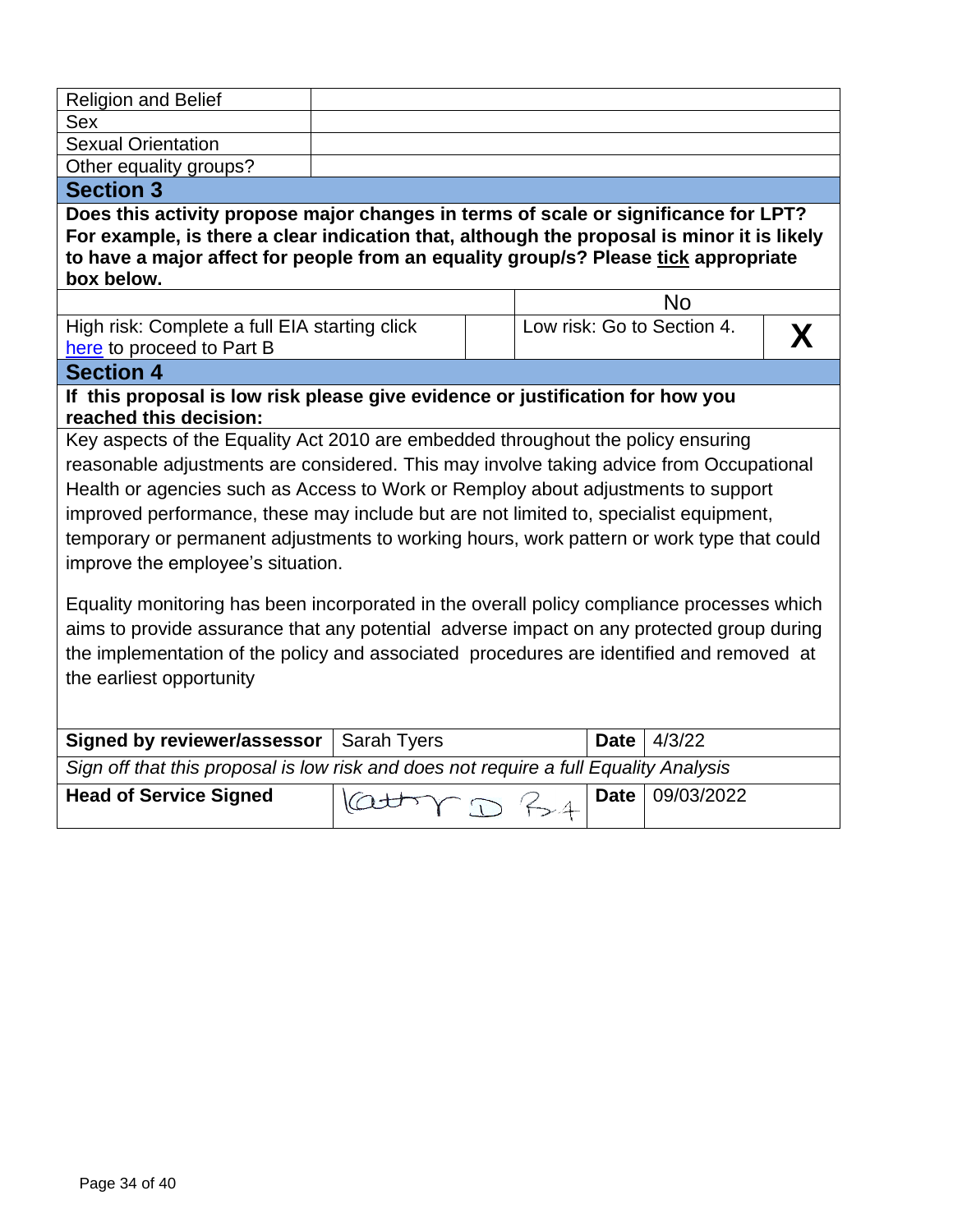#### **DATA PRIVACY IMPACT ASSESSMENT SCREENING**

**Data Privacy impact assessment (DPIAs) are a tool which can help organisations identify the most effective way to comply with their data protection obligations and meet Individual's expectations of privacy.** 

**The following screening questions will help the Trust determine if there are any privacy issues associated with the implementation of the Policy. Answering 'yes' to any of these questions is an indication that a DPIA may be a useful exercise. An explanation for the answers will assist with the determination as to whether a full DPIA is required which will require senior management support, at this stage the Head of Data Privacy must be involved.**

| <b>Name of Document:</b>                                                                                                                                                                                                                                                                                     | <b>Supporting Performance Policy and Procedure</b> |            |                                                                                    |
|--------------------------------------------------------------------------------------------------------------------------------------------------------------------------------------------------------------------------------------------------------------------------------------------------------------|----------------------------------------------------|------------|------------------------------------------------------------------------------------|
| <b>Completed by:</b>                                                                                                                                                                                                                                                                                         | <b>Sarah Tyers</b>                                 |            |                                                                                    |
| Job title                                                                                                                                                                                                                                                                                                    | <b>Senior HR Advisor</b>                           |            | <b>Date</b>                                                                        |
| <b>Screening Questions</b>                                                                                                                                                                                                                                                                                   |                                                    | Yes / No   | <b>Explanatory Note</b>                                                            |
| 1. Will the process described in the document involve<br>the collection of new information about individuals?<br>This is information in excess of what is required to<br>carry out the process described within the document.                                                                                |                                                    | <b>No</b>  |                                                                                    |
| 2. Will the process described in the document compel<br>individuals to provide information about them? This is<br>information in excess of what is required to carry out<br>the process described within the document.                                                                                       |                                                    | <b>No</b>  |                                                                                    |
| 3. Will information about individuals be disclosed to<br>organisations or people who have not previously had<br>routine access to the information as part of the<br>process described in this document?                                                                                                      |                                                    | <b>No</b>  |                                                                                    |
| 4. Are you using information about individuals for a<br>purpose it is not currently used for, or in a way it is<br>not currently used?                                                                                                                                                                       |                                                    | <b>No</b>  |                                                                                    |
| 5. Does the process outlined in this document involve<br>the use of new technology which might be perceived<br>as being privacy intrusive? For example, the use of<br>biometrics.                                                                                                                            |                                                    | <b>No</b>  |                                                                                    |
| 6. Will the process outlined in this document result in<br>decisions being made or action taken against<br>individuals in ways which can have a significant<br>impact on them?                                                                                                                               |                                                    | <b>Yes</b> | Part of a formal process to<br>appropriately manage an<br>individual's employment. |
| 7. As part of the process outlined in this document, is<br>the information about individuals of a kind particularly<br>likely to raise privacy concerns or expectations? For<br>examples, health records, criminal records or other<br>information that people would consider to be<br>particularly private. |                                                    | Yes        | Part of a formal process to<br>appropriately manage an<br>individual's employment. |
| 8. Will the process require you to contact individuals<br>in ways which they may find intrusive?                                                                                                                                                                                                             |                                                    | <b>Yes</b> | Part of a formal process to<br>appropriately manage an<br>individual's employment. |
| If the answer to any of these questions is 'Yes' please contact the Data Privacy Team via<br>Lpt.dataprivacy@nhs.net<br>In this case, ratification of a procedural document will not take place until review by the Head of<br>Data Privacy.                                                                 |                                                    |            |                                                                                    |
| Data Privacy approval name:                                                                                                                                                                                                                                                                                  | Sam Kirkland, Head of Data Privacy<br>لمصعللا      |            |                                                                                    |
| Date of approval                                                                                                                                                                                                                                                                                             | 14/03/22                                           |            |                                                                                    |

Acknowledgement: This is based on the work of Princess Alexandra Hospital NHS Trust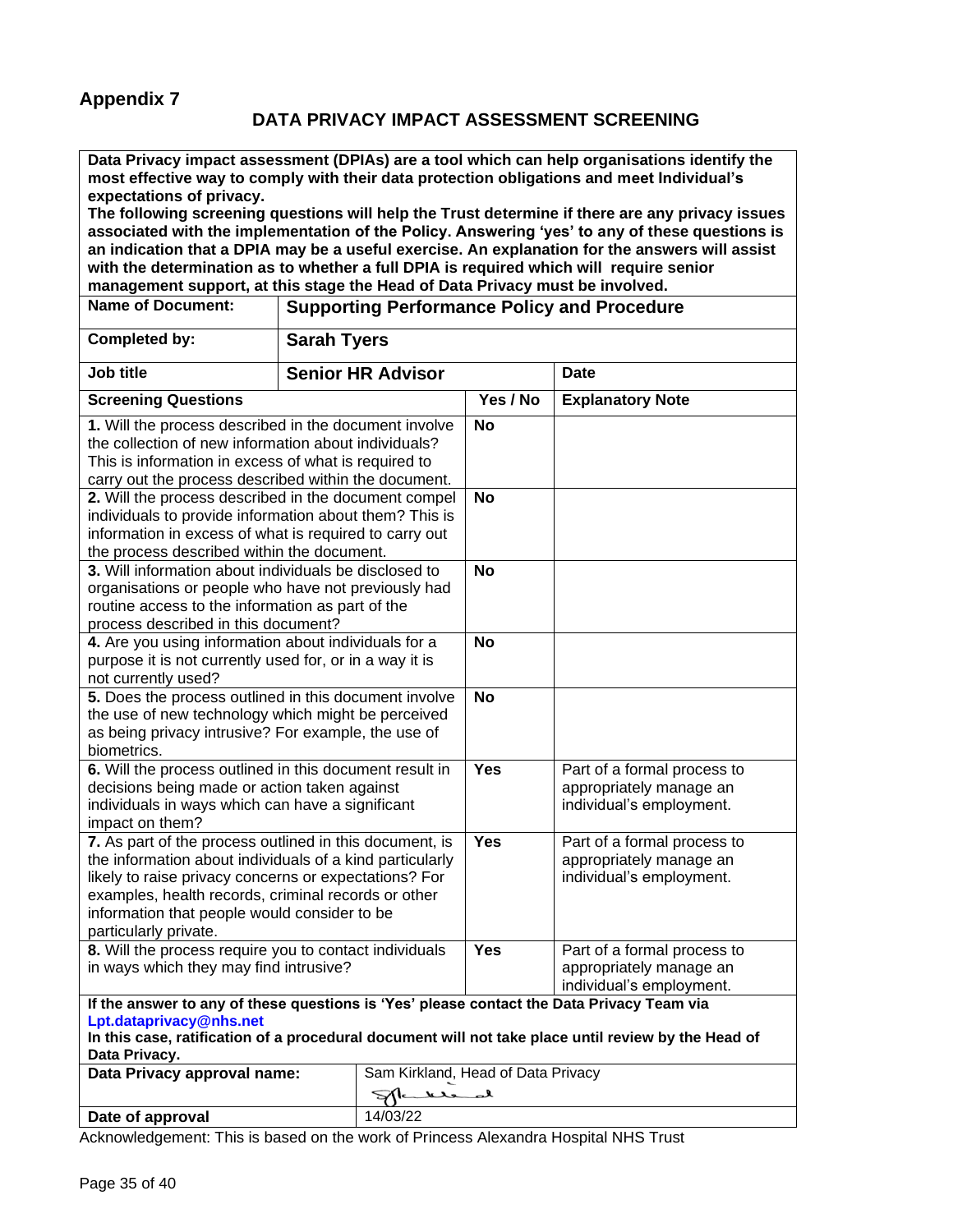

# **The NHS Constitution**

#### **The NHS will provide a universal service for all based on clinical need, not ability to pay. The NHS will provide a comprehensive range of services**

| Shape its services around the needs and preferences of individual<br>patients, their families and their carers                         |   |
|----------------------------------------------------------------------------------------------------------------------------------------|---|
| Respond to different needs of different sectors of the population                                                                      |   |
| Work continuously to improve quality services and to minimise errors                                                                   | ✓ |
| <b>Support and value its staff</b>                                                                                                     |   |
| Work together with others to ensure a seamless service for patients                                                                    |   |
| Help keep people healthy and work to reduce health inequalities                                                                        |   |
| Respect the confidentiality of individual patients and provide open<br>access to information about services, treatment and performance |   |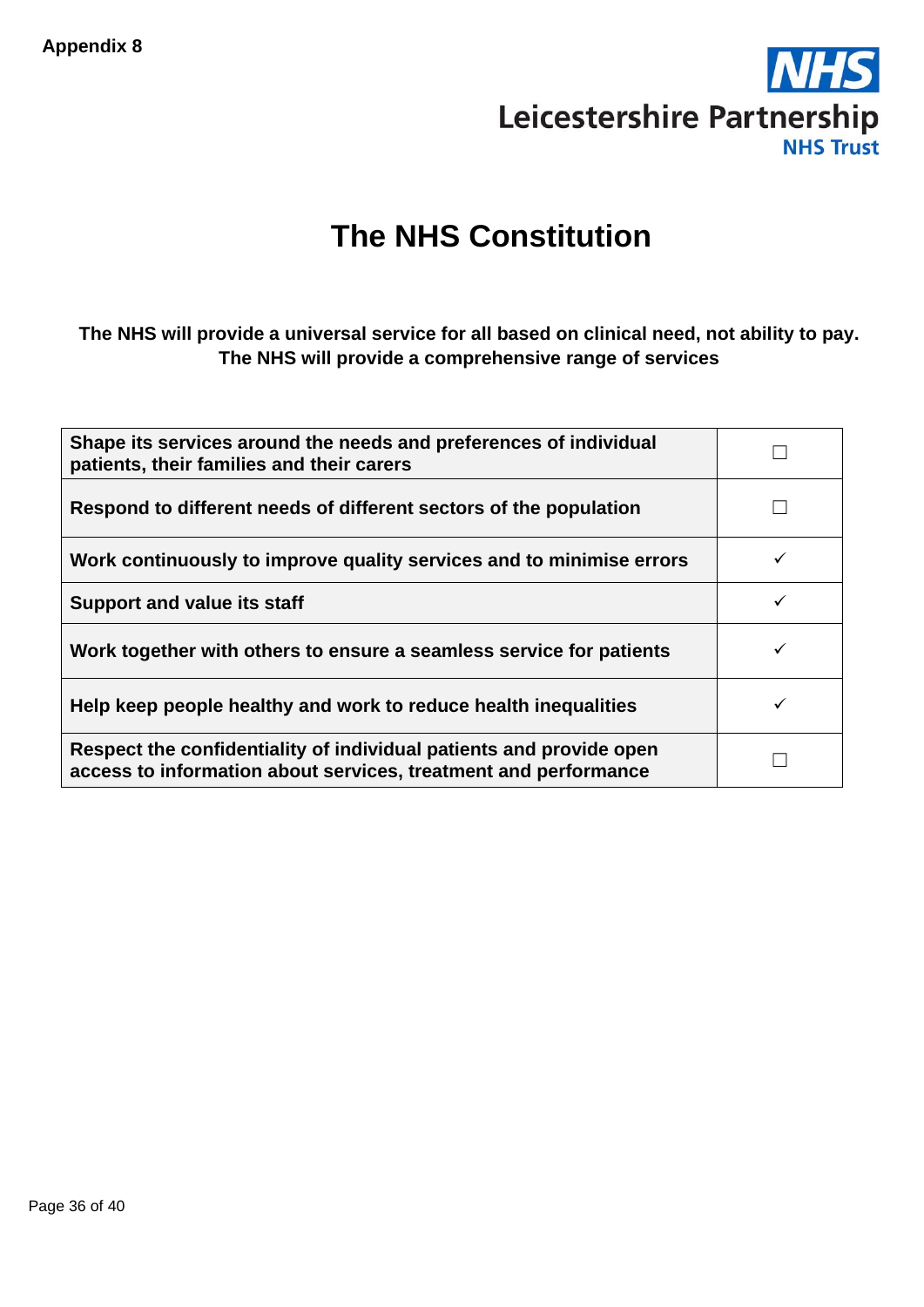

#### **Key individuals involved in developing the document**

| <b>Name</b>        | <b>Designation</b> |
|--------------------|--------------------|
| <b>Sarah Tyers</b> | Senior HR Advisor  |
|                    |                    |

#### **Circulated to the following individuals for comment**

| <b>Designation</b> |
|--------------------|
|                    |
|                    |
|                    |
|                    |
|                    |
|                    |
|                    |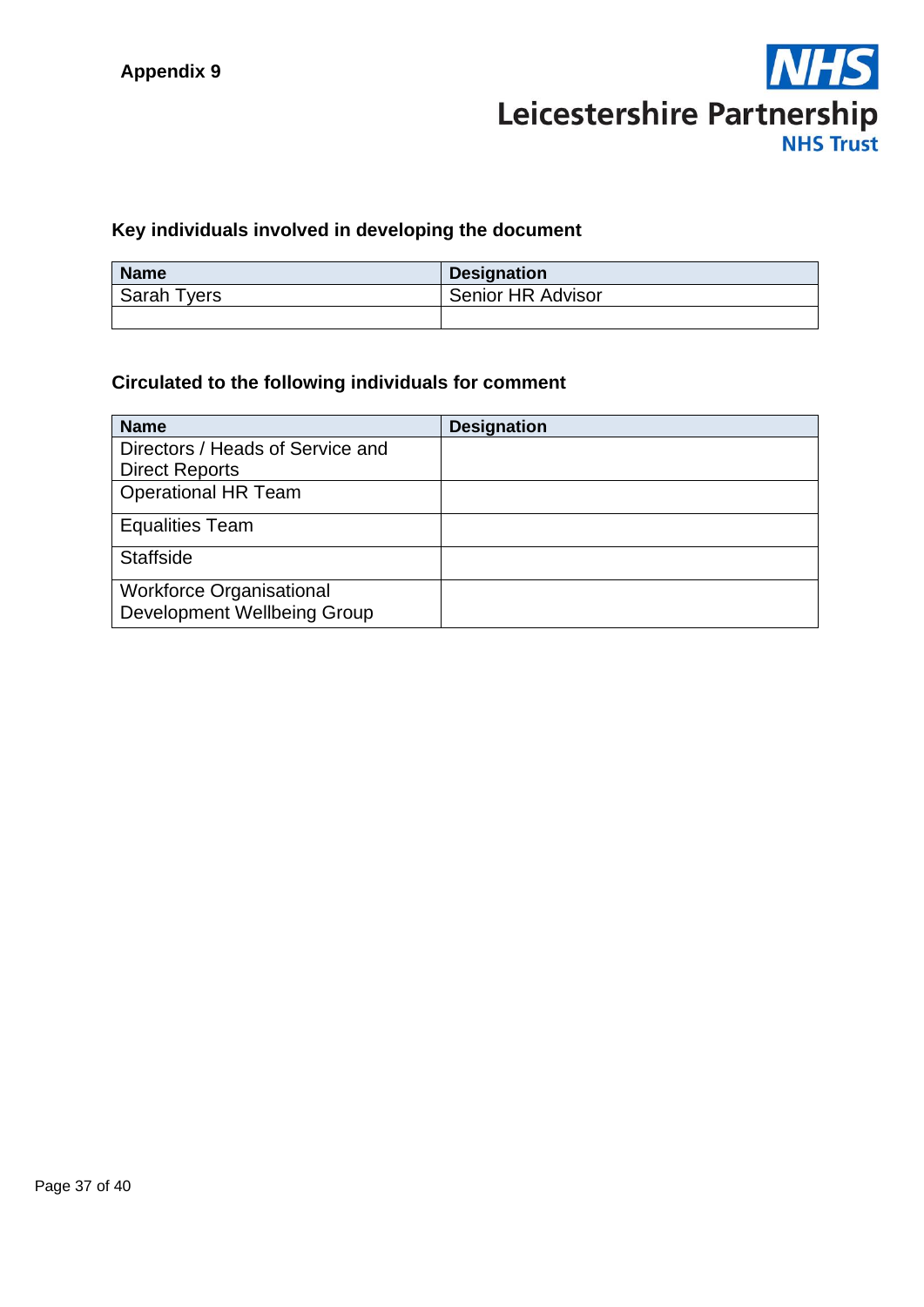

## **CQC Fundamental Standards – (with effect) 1st April 2015**

#### **The Fundamental Standards of quality and safety came into effect from 1st April 2015 and replace the 16 Essential Standards (2010).**  $\bigcap$  Care Quality

There are 13 **Fundamental Standards** associated with the quality and safety of care which every staff member must comply with. The Care Quality Commission register, inspect and rate all NHS providers of care to ensure they are demonstrating compliance with the expected **legal minimum standards when delivering patient care.**

Here is a summary of the **standards** that everybody has a right to expect when they receive care, standards which our care must never fail to achieve.

| <b>Regulation 9</b>         | <b>Person-centred care</b><br>The care and treatment of service users must be appropriate, meet their needs and reflect their<br>preferences.                                                                      |
|-----------------------------|--------------------------------------------------------------------------------------------------------------------------------------------------------------------------------------------------------------------|
| <b>Regulation 10</b>        | <b>Dignity and respect</b><br>Service users must be treated with dignity and respect.                                                                                                                              |
| <b>Regulation 11</b>        | <b>Need for consent</b><br>Care and treatment of service users must only be provided with the consent of the relevant person.                                                                                      |
|                             | <b>Regulation 12 Safe care and treatment</b><br>Care and treatment must be provided in a safe way for service users.                                                                                               |
| <b>Regulation 13</b>        | Safeguarding service users from abuse and improper treatment<br>Service users must be protected from abuse and improper treatment.                                                                                 |
| <b>Regulation 14</b>        | Meeting nutritional and hydration needs<br>The nutritional and hydration needs of service users must be met.                                                                                                       |
| <b>Regulation 15</b><br>the | <b>Premises and equipment</b><br>All premises and equipment used by the service provider must be: clean, secure, suitable for                                                                                      |
|                             | purpose, for which they are being use, properly used, maintained and appropriately located for<br>the purpose for which they are being used.                                                                       |
| <b>Regulation 16</b>        | Receiving and acting on complaints<br>Any complaint received must be investigated and necessary and proportionate action must be<br>taken in response to any failure identified by the complaint or investigation. |
| <b>Regulation 17</b>        | Good governance<br>Systems or processes must be established and operated effectively to ensure compliance with<br>these regulations.                                                                               |
| <b>Regulation 18</b>        | <b>Staffing</b><br>Sufficient numbers of suitably qualified, skilled and experienced persons must be employed.                                                                                                     |
| <b>Regulation 19</b>        | Fit and proper persons employed<br>Persons employed must be of good character, have the qualifications, competence, skills and<br>experience.                                                                      |
| <b>Regulation 20</b><br>in  | <b>Duty of Candour</b><br>Providers are open and transparent with people who use services and other 'relevant persons'<br>relation to care and treatment.                                                          |
|                             |                                                                                                                                                                                                                    |

Page 38 of 40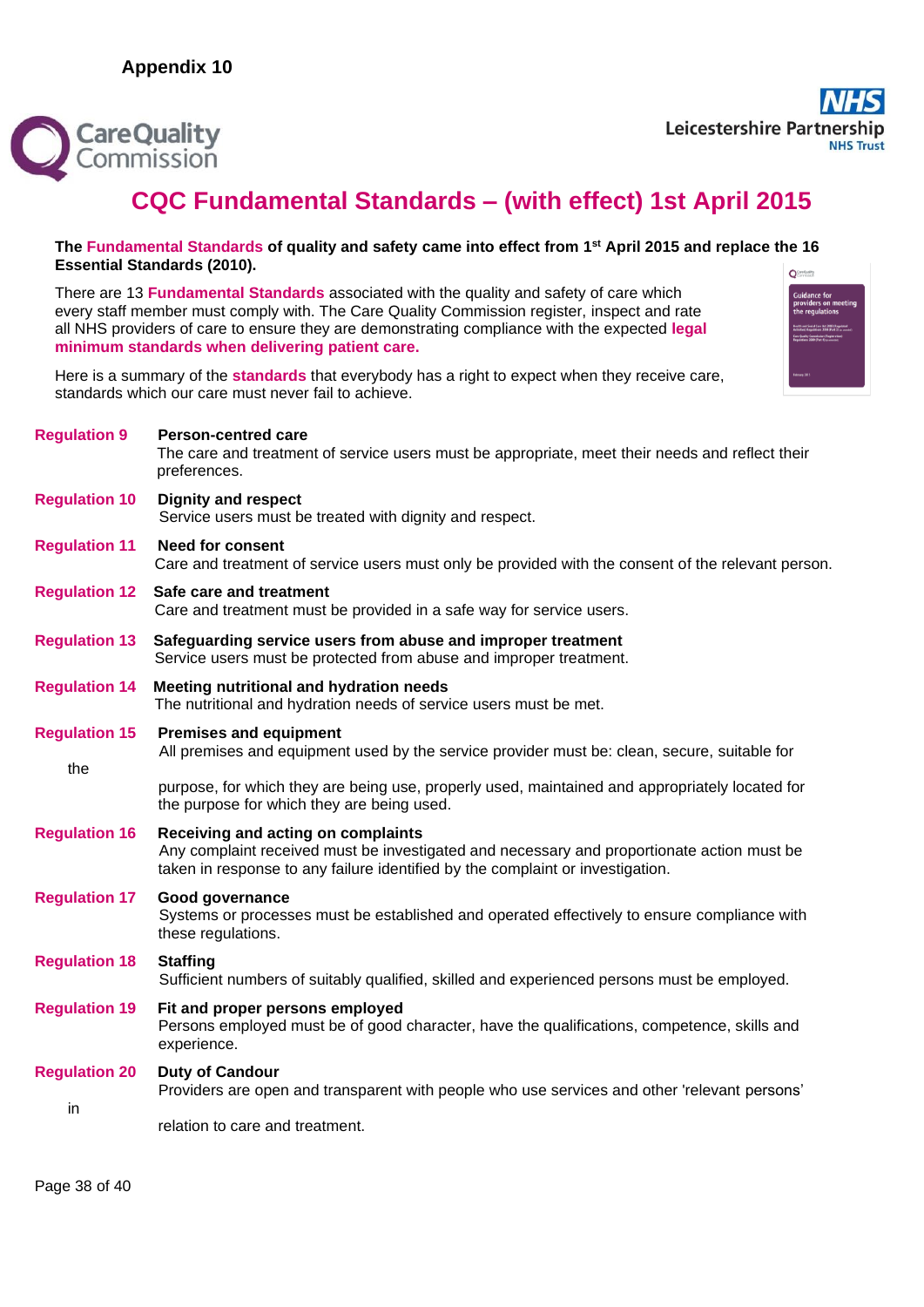#### **Regulation 20A Requirement to display performance assessments**

When providers have received a CQC inspection for their service, ratings must be displayed legibly at each location delivering a clinical service and on the Trust website.

#### **Every member of staff has a duty to ensure they are demonstrating compliance with the Fundamental Standards,**

in their day to day practice. If you have any concerns about your ability to demonstrate compliance with these standards, please discuss this with your line manager in the first instance, your Governance Lead, or the Regulation and Assurance team – contact via email @ [Compliance@leicspart.nhs.uk](file:///C:/Users/kirklandsa/AppData/Local/Microsoft/Windows/INetCache/manjral/AppData/Local/Microsoft/Windows/Temporary%20Internet%20Files/Content.Outlook/59MLA15U/Compliance@leicspart.nhs.uk)